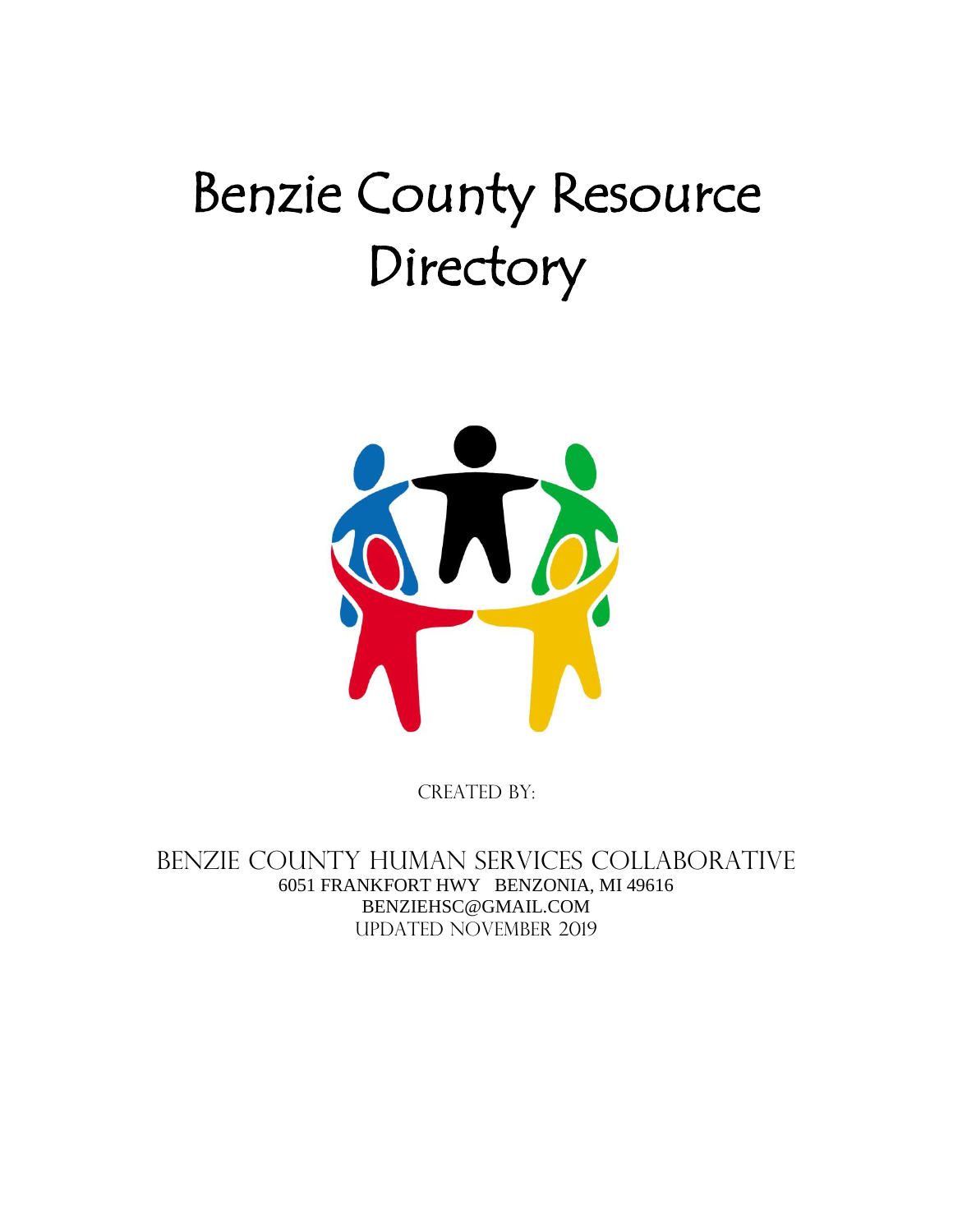# *Table of Contents*

# *Section 1* ~ *Page 1-2*

#### **Abuse/Neglect**

Benzie-Manistee Dept. of Health & Human Services Catholic Charities Centra Wellness Network Child Abuse Hotline Child and Family Services Wellspring Lutheran Services Michigan Family Violence Helpline Michigan Protection and Advocacy Services National Domestic Violence Hotline Parent Help Line Third Level Crisis Center Traverse Bay Children's Advocacy Center Violence Prevention Program Women's Resource Center

#### **Substance Abuse**

Al-Anon/Ala-teen Alcoholics Anonymous Addiction Treatment Services, Inc. Benzie Behavioral Health Catholic Human Services Munson Behavioral Health Narcotics Anonymous National Substance Abuse Helpline Northern Michigan Substance Abuse Services Northern Michigan Regional Entity Access Center Pine Rest Christian Mental Health Services

# *Section 2* ~ *Page 3-4*

# **Advocacy Services & Legal Assistance**

Benzie Area Christian Neighbors Justice for our Neighbors Grand Traverse Band Victim's Assistance Legal Services of Northern Michigan Project Unity for Life Long Term Care Ombudsman Program Third Level Legal Aid Clinic Traverse Attorney Referral Service Victim's Advocate for Benzie County

#### **Courts**

19<sup>th</sup> Judicial Circuit Court, Family Division 85<sup>th</sup> District Court, Benzie County Benzie County Probate Court Michigan Department of Corrections

#### **Law Enforcement**

Benzie County Sheriff's Office

Frankfort City Police Department Michigan State Police

#### **Section 3** ~ **Page 4-5 Childcare**

Head Start Child Development Programs Healthy Futures Frankfort/Elberta Elementary School Lake Ann Elementary School Pine Rest Christian Mental Health Services Munson Healthcare Paul Oliver Memorial Hospital Stepping Stones Children's Center

#### **Early Childhood**

5toOne Neighborhood – Lake Ann 5toOne Neighborhood - Thompsonville Big Brothers Big Sisters of NW MI Early Head Start Early On Munson Healthcare Paul Oliver Memorial Hospital

#### **Youth Services**

4-H Youth Programs, MSU Extension Munson Healthcare Paul Oliver Memorial Hospital Runaway Assistance Program RAPLine Third Level Crisis Center

#### *Section 4 ~ Page 5-8* **Clothing**

Advent Lutheran Church Benzie Area Christian Neighbors Benzie County Baby Pantry ECHO His Love Father Fred Foundation Fresh Winds Christian Ministries Goodwill Industries Women's Resource Center

#### **Community Meals:**

Fresh Winds Christian Ministries Lake Ann United Methodist Church

#### **Food**

Advent Lutheran Church Benzie Area Christian Neighbors Food Bank Benzie County Baby Pantry Benzie Food Partners Benzie-Leelanau District Health Department - Women, Infants and Children (WIC)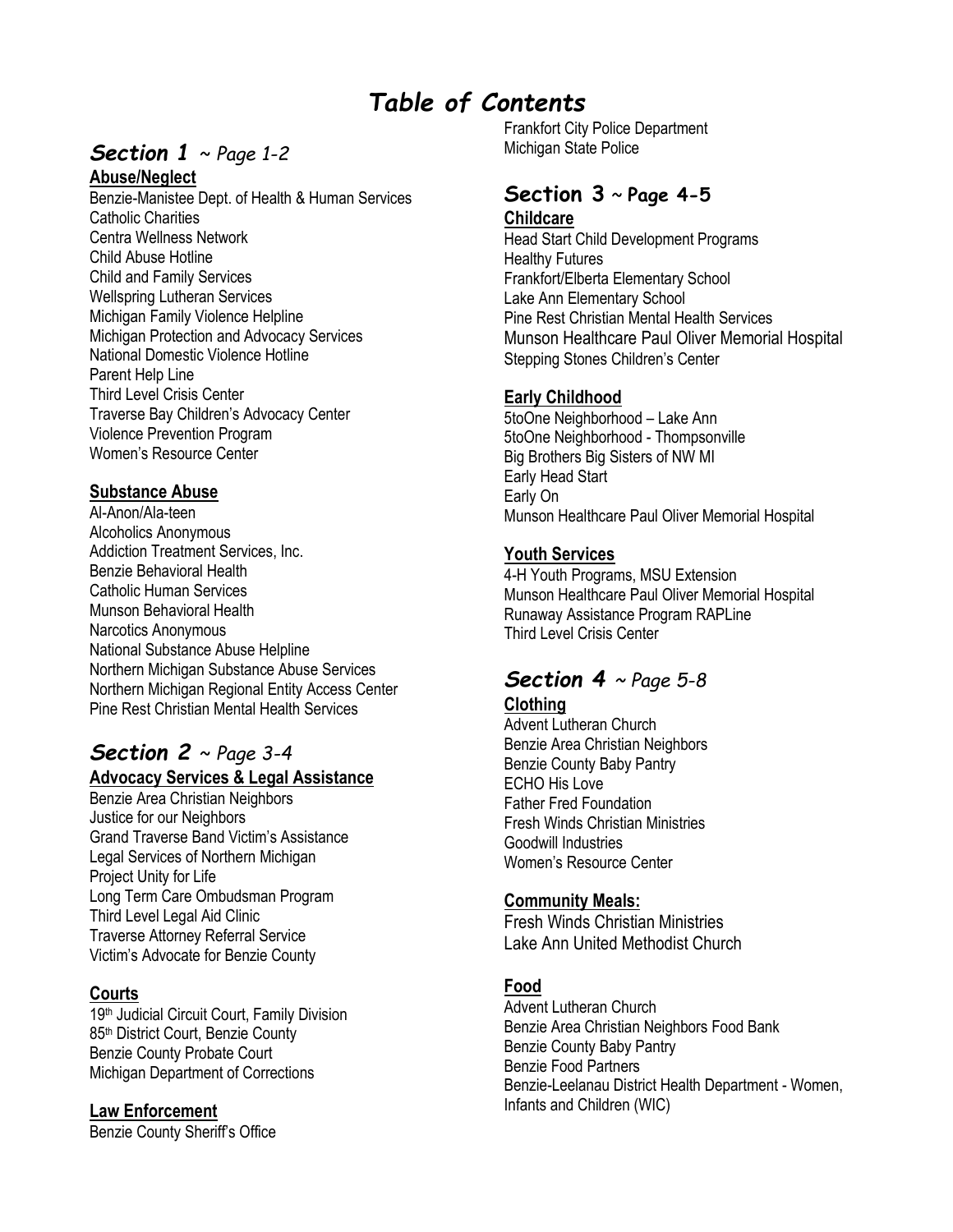Benzie-Manistee Dept of Health & Human Services Benzie Recovery Center Commodity Food Programs – Northwest Michigan Community Action Agency Community Spirit ECHO His Love Father Fred Foundation Food Stamp Hotline Fresh Winds Christian Ministries Goodwill Inn Lake Ann United Methodist Church Living Waters Christian Center Redeemer Lutheran Church Son Life Wesleyan Church

#### **Home Furnishings**

ECHO His Love Father Fred Foundation Habitat for Humanity Restore

#### **Utilities**

Benzie Area Christian Neighbors Benzie-Manistee Dept. of Health & Human Services ECHO His Love Father Fred Foundation Northwest Michigan Community Action Agency Salvation Army – Traverse City **TrueNorth** 

# *Section 5 ~ Page 8-10*

**Housing/Home Repairs** Northwest Michigan Supportive Housing Father Fred Foundation Goodwill Inn Habitat for Humanity Grand Traverse Band of Ottawa and Chippewa Indians Housing Department MSHDA Rental Assistance North Michigan Alliance for Independent Living Northwest Michigan Community Action Agency Third Level Crisis Intervention Center Traverse City Housing Commission Women's Resource Center

#### **Low Income Housing**

Aspen Hills Bayview North Boardman Lake Apts Diamond House Apts Gateway Village Home Stretch LeGrande View Apts MSHDA Rental Program Oak Park Apts Patterson Crossing Trade Winds Apts. Traverse City Housing Commission USDA Rural Development

#### **Shelters/Transitional Housing**

ECHO His Love Goodwill Inn Host Homes for Homeless Youth Third Level Crisis Center/Pete's Place Women's Resource Center

#### **Other Housing Resources**

**Craigslist** Michigan Foreclosure Prevention Michigan Housing Locator Northwest Michigan Housing Search Salvation Army showmetherent.com [www.GoSection8](http://www.gosection8/)

#### *Section 6 ~ Page 11-13* **Educational & Support Groups**

Alzheimer's Association American Diabetes Association Arthritis Foundation Bay Area Coalition for Independent Living Benzie Area Christian Neighbors Brain Injury Assoc. of Michigan Children and Adults with ADD Community Living Center Families in Touch Support Group Grand Traverse Dyslexia Association Healthy Futures Lions Club Michigan Protection and Advocacy Michigan Association for Deaf, Speech & Hearing MSU Extension – Benzie County Project Read Project Unity for Life Resolve Through Sharing Special Ed Parents Advisory Council Telemon Corporation

#### **Parenting Skills**

Centra Wellness Network ECHO His Love Head Start/Early Head Start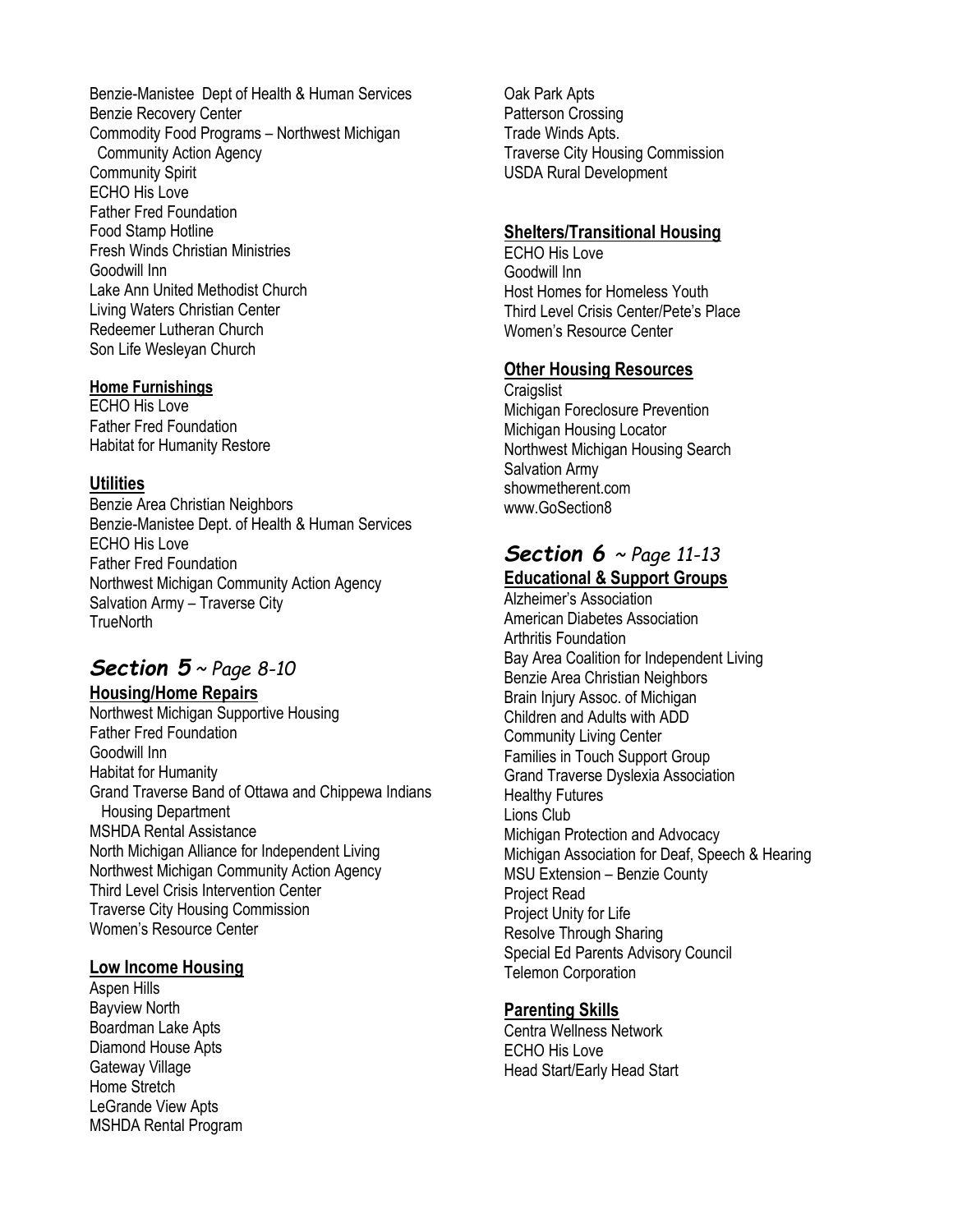#### **Nutrition**

MSU Extension

#### **Health/Dental Services**

Benzie-Leelanau District Health Dept Munson Healthcare Paul Oliver Memorial Hospital Northwest Michigan Health Services, Inc Traverse Health Clinic

# **Section 7** ~ Page 13-16

#### **Local Support Services and Assistance**

AIDS Hotline Alzheimer's Association American Red Cross Area Agency on Aging of NW MI Autism Society of MI Benzie Area Christian Neighbors Benzie County Baby Pantry Benzie Senior Resources Benzie County Housing Assistance Benzie Human Services Collaborative Benzie-Manistee Dept of Health & Human Services Benzie Transportation Authority/Benzie Bus Big Brothers/Big Sisters of NW MI Catholic Human Services Cherryland Electric Caring Program Children's Special Health Care Services Department on Deaf ECHO His Love Father Fred Foundation Goodwill Industries Grand Traverse Band of Ottawa & Chippewa Indians Labor Ready Le Leche March of Dimes Michigan Rehabilitation Services MiChild Health Ins. MSU Extension – Benzie County National Suicide Prevention LifeLine Northern Healthcare Management Northwest Michigan Community Action Agency Northwest Michigan Health Services, Inc People Prescription Plan Physician Referral Service Project Connect/Lake Ann United Methodist Poison Control for NW MI Pregnancy Resources Resolve Through Sharing Runaway Assistance Program (RAP) Salvation Army – Traverse City Spinal Bifida Association of America

Long Term Care Ombudsman Program Third Level Crisis Center Tobacco Cessation Traverse Bay Area Tobacco Coalition USDA Rural Development Program Women, Infants, and Children (WIC)

# *Section 8 ~ Page 16*

#### **Local Schools**

Benzie Central Middle School Benzie Central Senior High Betsie Valley Elementary School Crystal Lake Elementary School Frankfort/Elberta Elementary School Frankfort/Elberta High School Lake Ann Elementary School Platte River Elementary School

#### **Employment Training**

Michigan Rehabilitation Services Michigan Works! Agency Unemployment Office

# *Section 9 ~ Page 16-18*

#### **Health/Dental/Mental Health**

AIDS Hotline Benzie Senior Resources Benzie-Leelanau District Health Department Catholic Human Services Centra Wellness Network Child and Family Services Community Health Clinic Dental Clinics North Munson Healthcare Paul Oliver Memorial Hospital Munson Medical Center National Suicide Prevention LifeLine Northern Michigan Diabetes Initiative Northwest Michigan Health Services, Inc Planned Parenthood Northern MI Shape Up North The Maples-Benzie County Medical Care Facility Third Level Crisis Intervention Center Traverse Health Clinic

# *Section 10 ~ Page 18-19* **Disabilities**

Aging and Disability Resource Collaborative of NW MI Area Agency on Aging of NW MI Bay Area Coalition for Independent Living Brain Injury Association of Michigan Children and Adults with ADD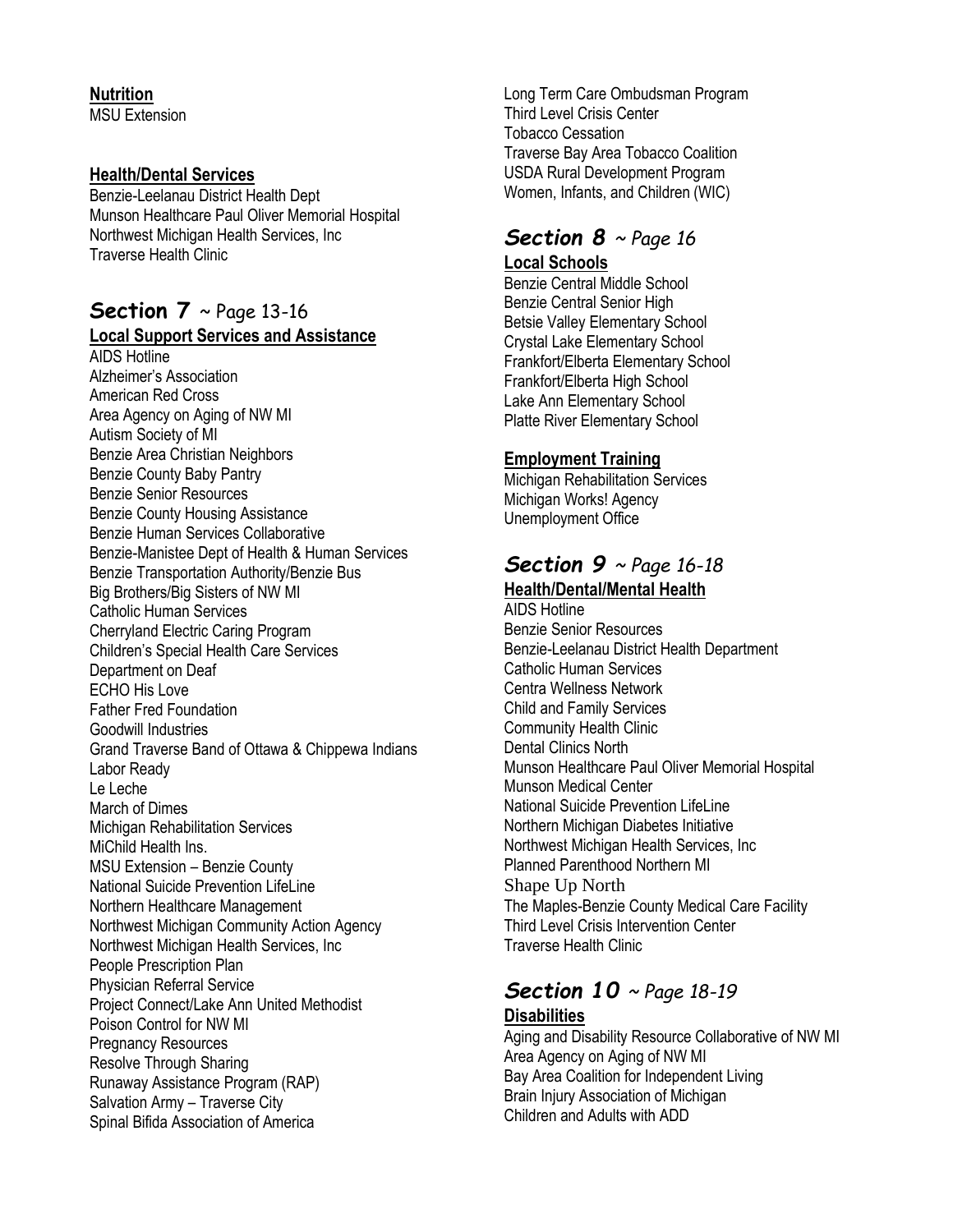Community Living Center Disability Network Northern Michigan Diability.gov Grand Traverse Dyslexia Association Lions Club Centra Wellness Network

# *Section 11 ~ Page 19*

#### **Senior Resources and Services**

Aging and Disability Resource Collaborative of NWMI Area Agency on Aging of Northwest Michigan Assisted Living Facilities Benzie Senior Resources Benzie County Senior Services Directory Benzie-Leelanau District Health Department Centra Wellness Network Hospice and Palliative Care Legal Services of Northern Michigan Manistee-Benzie Department of Human Services Munson Healthcare Paul Oliver Memorial Hospital Munson Medical Center Northern Health Care Management Northwest Michigan Health Services, Inc. Senior Companions Senior Helpers of Northern Michigan Long Term Care Ombudsman Program The Maples-Benzie County Medical Care Facility

# *Section 12 ~ Page 20-21*

**Transportation**

Bay Area Transportation Authority (BATA) Benzie Transportation Authority (Benzie Bus)

#### **Volunteer Opportunities**

American Red Cross Benzie Area Christian Neighbors Benzie Senior Resources Disability Network Northern MI ECHO His Love Father Fred Foundation Goodwill Industries Grow Benzie Manistee-Benzie Dept. of Health & Human Services Munson Healthcare Paul Oliver Memorial Hospital Northwest Michigan Community Action Agency Salvation Army Long Term Care Ombudsman Program United Way

Michigan Association for Deaf, Speech and Hearing Northern Health Care Management Special Ed Parents Advisory Council

# *Section 13 ~ Page 22*

**Media Fax Numbers**

WTCM, The Bear, T.V. 9 & 10, T.V. 7 & 4, Benzie Co. Record-Patriot, Traverse City Record Eagle, Manistee News Advocate

# **Other Important Numbers**

Benzie County Government Benzie County Community Chest 211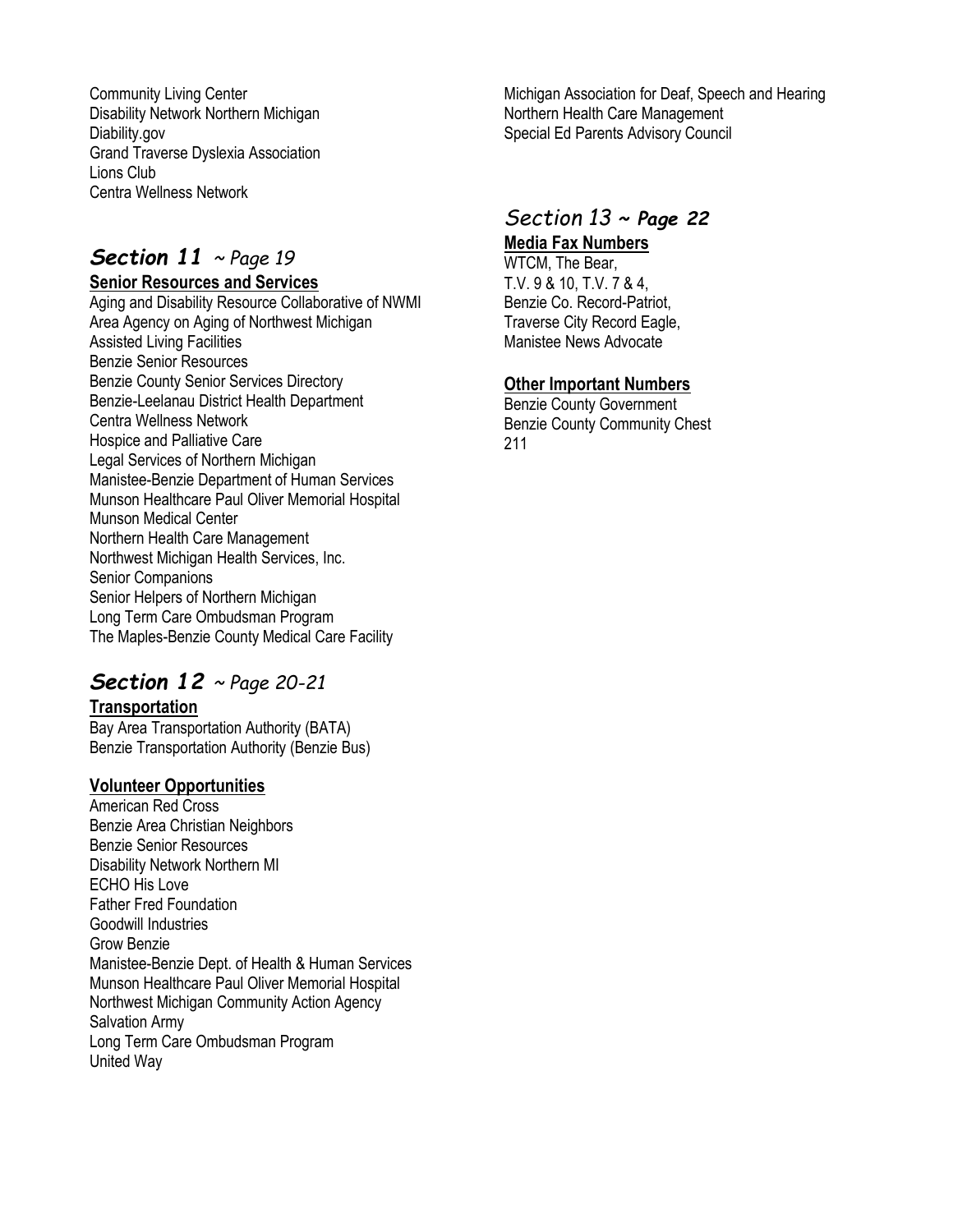# *Section 1: Abuse/Neglect & Substance Abuse*

# Abuse/Neglect

#### Benzie-Manistee Dept of Health & Human Services

448 Court Place P.O. Box 114 Beulah, MI 49617 Tel: 231-882-1330 **Hours:** 8 am – 5pm Monday-Friday

Calls to report abuse or neglect of children and adults can be made 24 hours a day, 365 days a year by calling the centralized intake number: 855-444-3911.

# Catholic Charities

806 Hastings St. Suite R Traverse City, MI 49686 Tel: 231-346-5250

Provides foster care and family reunification

# Centra Wellness Network

6051 Frankfort Hwy. Suite 200 Benzonia, MI 49616 Tel: 877-398-2013 Crisis Line: 877-398-2013 Hours: 8 am – 5pm Monday-Friday

Counseling for adults, children, and families, infant and youth outreach, prevention programs, and treatment for victims of sexual abuse.

# Child Abuse Hotline

Tel: 855-444-3911

Child Protection Service will investigate any reported cases of child abuse or neglect. Anyone suspecting a child is being abused or neglected should call the office to make a report. Reports may be made anonymously.

# Child and Family Services

3785 Veterans Drive Traverse City, MI 49684 Tel: 231-946-2104 or 231-946-8975 Individual, couples and family counseling is available for all ages. Specializing in play therapy, marriage and family therapy and adolescent counseling. Most insurance accepted. Sliding fee scale available.

# Michigan Family Violence Helpline/ Violence Prevention Program

Tel: 800-996-6228

Service to abuse and neglect of seniors and financial exploitation of seniors

#### Michigan Protection & Advocacy Services Tel: 800-288-5923

#### National Domestic Violence Hotline 800-799-7233

# Parent Help Line

Tel: 800-942-4357 24 hour parenting resources, and help in reporting abuse and neglect.

# Third Level Crisis Center

1022 E. Front Street Traverse City, MI 49686 Tel: 231-922-4800 Toll Free: 800-442-7315 www.thirdlevel.org

Mental health services are provided to victims of abuse or neglect.

# Traverse Bay Children's Advocacy Center

2000 Chartwell Dr, Suite 3 Traverse City, MI49686 Tel: 231-929-4250 [www.traversebaycac.org](http://www.traversebaycac.org/)

Dedicated to identification, treatment, awareness, and prevention of the sexual and physical abuse of children. Our intervention services are available ONLY by referral from Law Enforcement or Child Protective Services. If you are interested in our prevention education programs, give us a call.

# Wellspring Lutheran Services

955 E. Commerce Drive Traverse City, MI 49684 Tel: 231-943-4348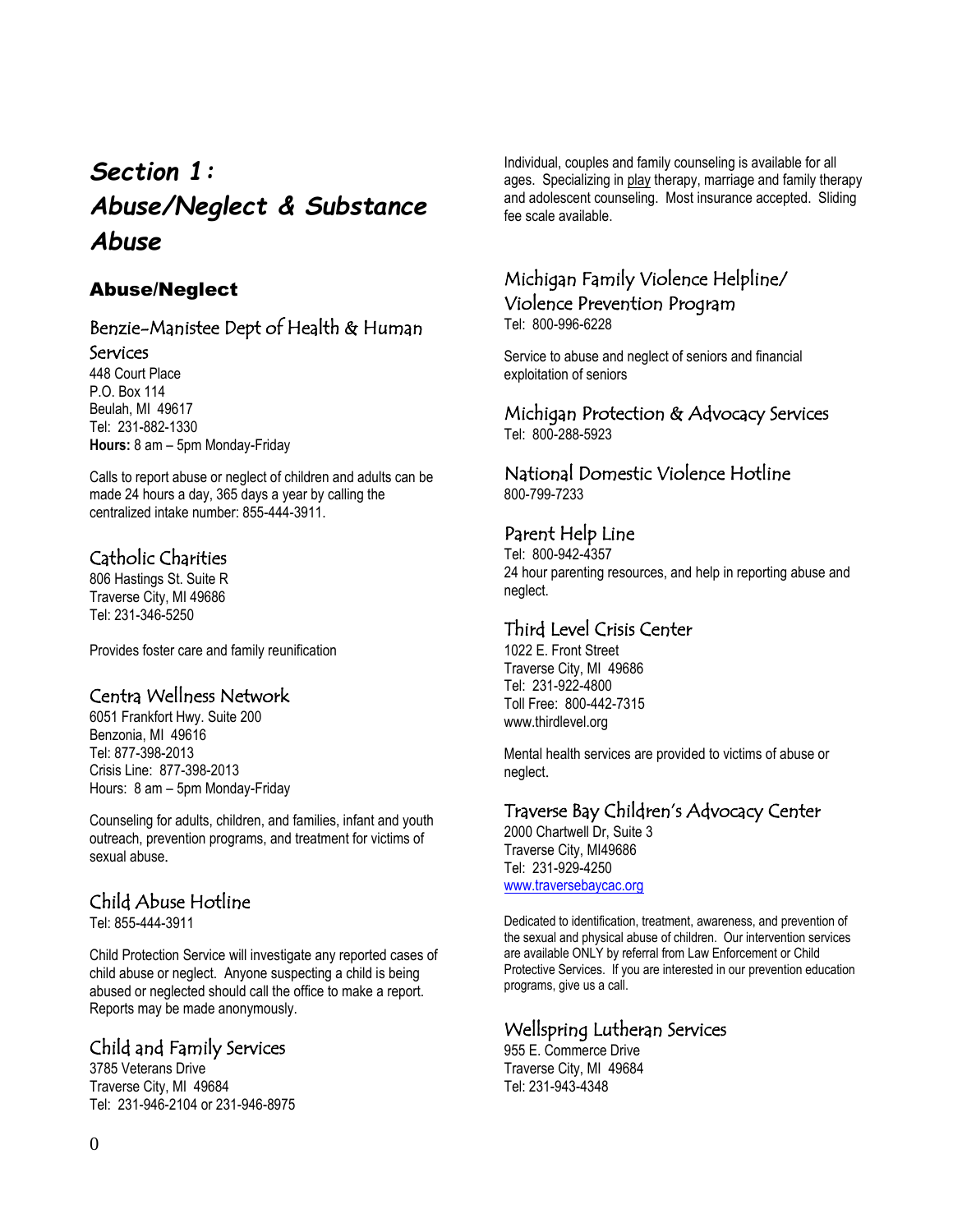#### Women's Resource Center

6051 Frankfort Hwy. Benzonia, MI 49616 Tel: 231-882-2202 or 800-554-4972

Serves victims of domestic and sexual violence in Benzie, Grand Traverse, Kalkaska, and Leelanau Counties 24 hours/day/365 days/ year

# Substance Abuse

#### Alanon/Alateen

Tel: 231-938-7399 [www.al-anon-alateen.org](http://www.al-anon-alateen.org/)

A self-help recovery program for families and friends of alcoholics whether of not the alcoholic seeks help or recognizes the problem. Members share experiences, strength and hope.

# Alcoholics Anonymous (AA)

[www.alcoholicsanonymous.org](http://www.alcoholicsanonymous.org/)

A group whose purpose is to carry its message to the alcoholic who still suffers. There are no dues or fees involved Tel: 231-946-8823. Call for scheduled meetings.

# Addiction Treatment Services (ATS), Inc.

940 E. 8th St**.** Traverse City, MI 49686 Tel: 231-922-4880 www.addictiontreatmentservices.org

Alcohol addiction counseling and Detox services.

# Benzie Behavioral Health

425 US 31 Beulah, MI 49617 Tel: 231-882-5514

Individual, couple, family and group therapy for adults, children and adolescents, substance abuse services, emotional or behavior problems, chronic mental illness and psychiatric services. Appointments required.

# Catholic Human Services

6051 Frankfort Hwy. Benzonia, MI 49616 Tel: 231-947-8110 or 231-882-2132 www.catholichumanservices.org

Specializing in substance abuse/dependence (youth & adult) & Fetal Alcohol Syndrome. Sliding fee scale.

#### Munson Behavioral Health

420 Brook St. Traverse City, MI 49684 Tel: 800-662-6766 or 231-935-6382

#### Narcotics Anonymous

Tel: 231-223-3399 [www.michigan-na.org](http://www.michigan-na.org/)

Nonprofit fellowship of men and women for whom drugs are, or were a major problem. Membership is open to any drug addict. There are no restrictions, dues or fees.

# National Substance Abuse Helpline

1-800-662-4357

#### Northern Michigan Regional Entity Access Center

1420 Plaza Dr.

Petoskey, MI 49770 231-487-9144 800-834-3393

#### Northern Michigan Substance Abuse Services

2090 W. M-32, Suite C Gaylord, MI 49735

Assessment & referral for addictions. Funding for treatment.

# Pine Rest Christian Mental Health Services

1050 Silver Dr. Traverse City, MI 49684 Tel: 231-947-2255 [www.pinerest.org](http://www.pinerest.org/)

Providing counseling for all ages and individual substance abuse treatment. Private pay and insurance only.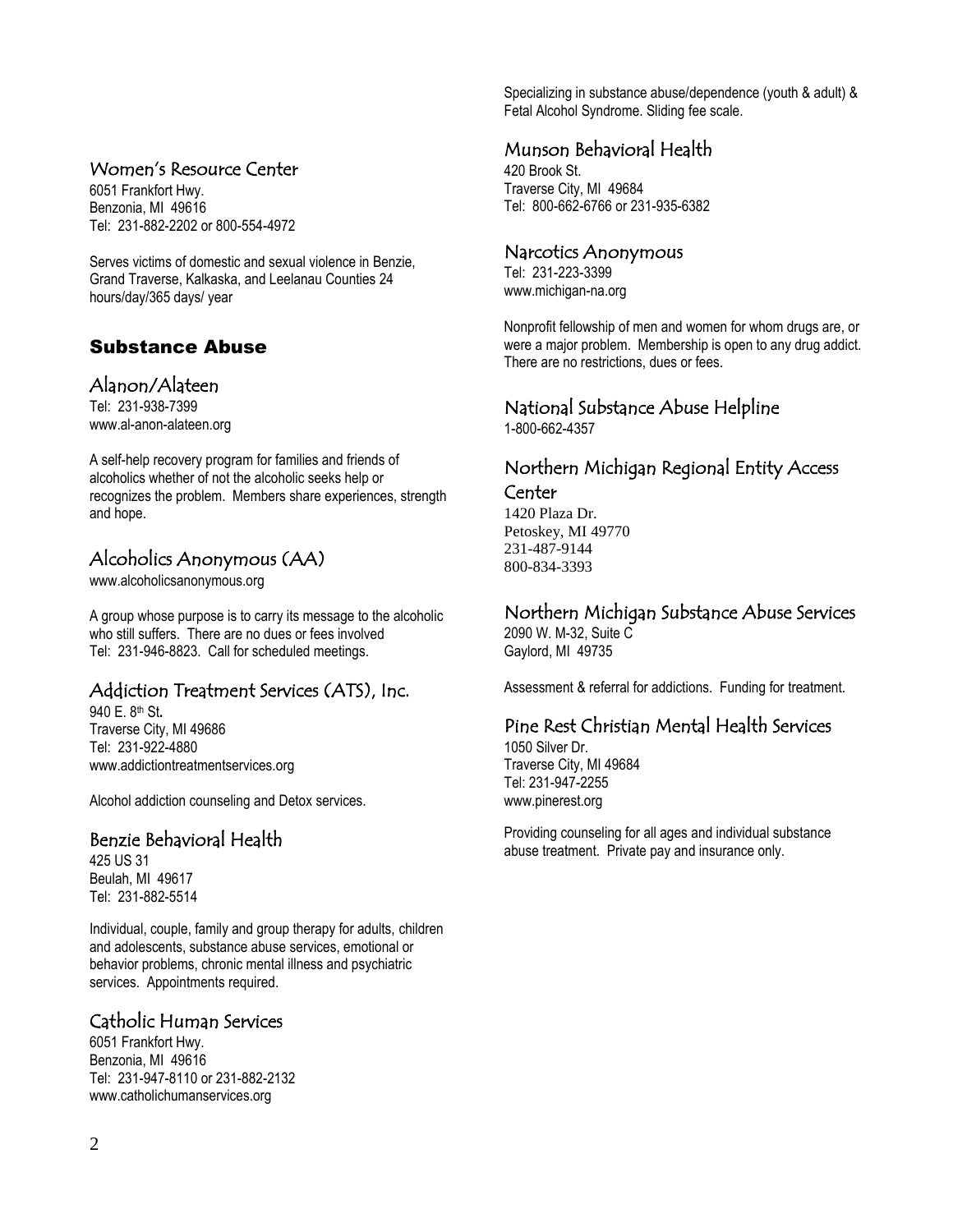# *Section 2: Advocacy Services/Legal Assistance/Courts/Law Enforcement*

# Advocacy

# Benzie Area Christian Neighbors

2804 Benzie Hwy Benzonia, MI 49616 231-882-9544 www.benziebacn.org Open M-TH 10am-2pm please be registered by 1:30pm

Help with navigating through the wide variety and tangle of human services requirements to gain access to services.

Grand Traverse Band Victim Assistance Tel: 231-534-7525

Assistance to Native American victims of crime.

#### Justice for Our Neighbors

Tel: 231-620-1100 Website: http://ifonwestmichigan.org

Provides monthly legal clinics for immigrants earning 200% of poverty or less. JFON advocates for immigrants on issues of social justice and works to make our communities more welcoming to all immigrants, regardless of race or religion.

# Legal Services of Northern Michigan, Inc

221 Garland St. Traverse City, MI 49684 Tel: 231-941-0771 or 888-941-9599 www.Lsnm.org

Legal assistance and representation for low income people and seniors. Services include: basic discussion of client rights, counseling, preparation of letters, documents, deeds, and pleadings, negotiations, administrative hearings, trials, and in some cases appeals, and community legal education presentations.

# Long Term Care Ombudsman

Area Agency on Aging NW MI 1609 Park Drive Traverse City, MI 49686 Tel[: 231-947-2504](tel:231-947-2504)

Advocates for residents of nursing homes, AFC homes and HFA homes; answer questions, resolve complaints and other resident concerns.

# Project Unity for Life

1689 Park Dr. Traverse City, MI 49686 Tel: 231-929-4446 www.projectunityforlife.com

An advocate of responsible policy and practice for the reentry and reintegration of the formerly incarcerated into community life.

# Third Level Legal Aid Clinic

1022 E. Front Street Traverse City, MI 49686 Tel: 231-922-4800 Toll Free: 800-442-7315 www.thirdlevel.org

Weekly legal advice, consultation and referrals

# Traverse Attorney Referral Service

Grand Traverse County Court House 328 Washington St. Traverse City, MI 49684 Tel: 231-922-4713

# Victim's Advocate for Benzie County

448 Court Place Beulah, Michigan 49617 Tel: 231-882-0062

# Courts

# 19th Judicial Circuit Court, Family Division

448 Court Place Beulah, MI 49617 Friend of the Court: 231-882-0023 Juvenile Department: 231-882-0007

#### 85<sup>th</sup> District Court Probation

448 Court Place Beulah, MI 49617 Tel: 231-882-0561

#### 85<sup>th</sup> District Court Probation

415 Third St. Manistee, MI 49660 231-398-3514 231-398-3515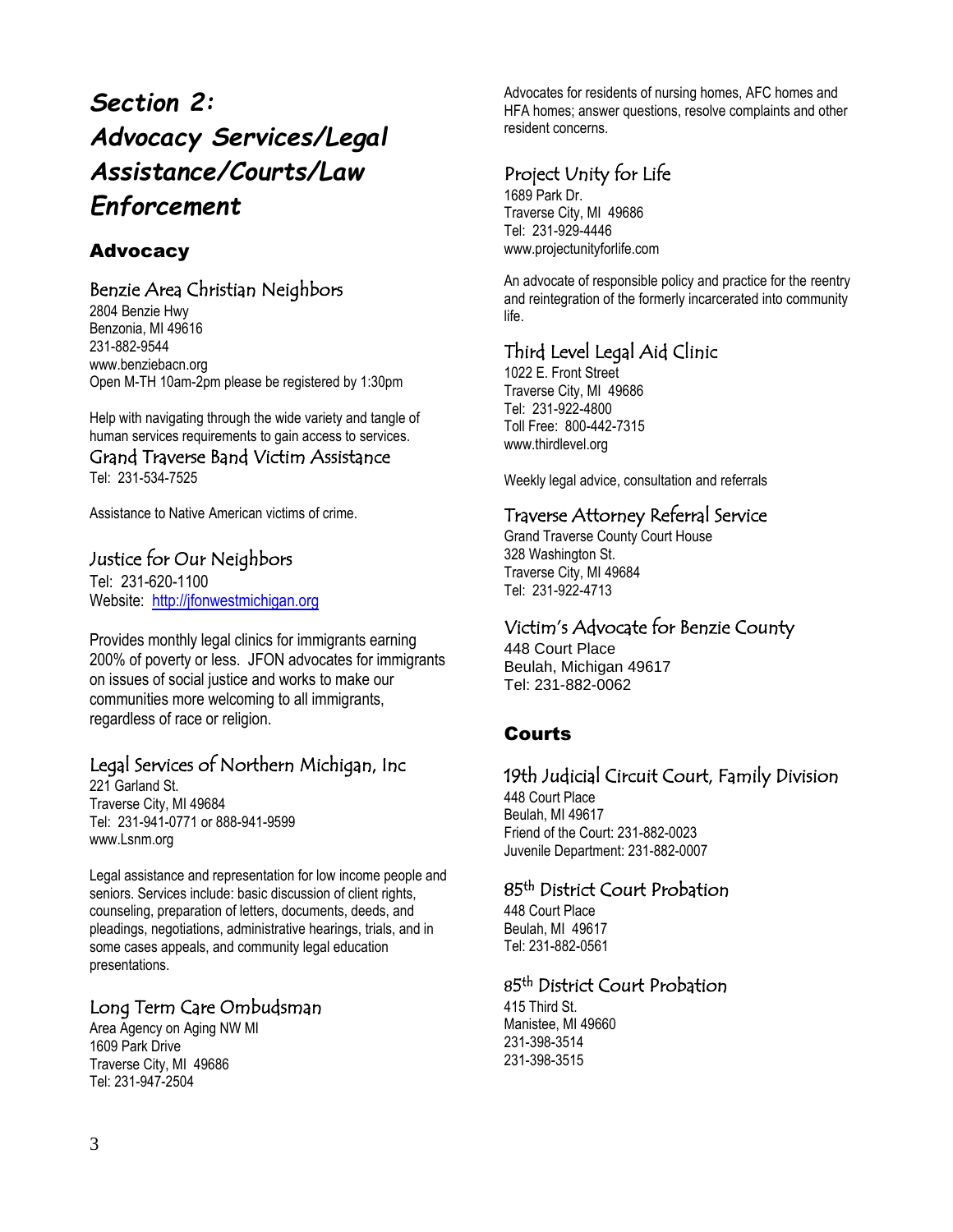#### Benzie County Probate Court

448 Court Place Beulah, MI 49617 Tel: 882-9675

# Michigan Department of Corrections

Benzie County Probation / Parole Office 448 Court Place Beulah, Michigan 49617 Tel: 231-882-0042

# Law Enforcement

# Benzie County Sheriff's Office

505 Michigan Ave. Beulah, MI 49617 Tel: 231-882-4484

#### Frankfort City Police Department

412 Main St Frankfort, MI 49635 231-352-4212

# Michigan State Police

11503 Main St. Honor, MI 49640 Honor Post: Tel: 231-325-2885 Traverse City Post: Tel: 231-946-4646

# *Section 3: Childcare and Early Childhood/Youth Services*

# Child Care

#### Head Start Child Development Program 11434 Main St.

Honor, MI 49640 Tel: 800-632-7334

Federally funded free preschool for children 3-5 years old.

# Healthy Futures

Tel: 888-403-8468 or 231-935-0222

Providing newsletters, nursing support, and home visits for children age 0-2. Also Maternal Infant Health Program home visits to families with pregnant women and infants 0-1 year old. Call 231-882-2106 to enroll.

# Frankfort Elementary School

613 Leelanau Ave. Frankfort, MI 49635 Tel. 231-352-7601 Ext. 305

Offering preschool and after school care.

# Lake Ann Elementary School

19375 Bronson Lake Road Interlochen, MI 49643 Tel. 231-275-7730

Offering preschool and before and after care.

# Munson Healthcare Paul Oliver Memorial Hospital

224 Park Ave. Frankfort, MI 49635 Tel. 231-352-2395

Providing childcare and preschool in Frankfort. Serving children birth-3 year

# Pine Rest Christian Mental Health Services

1050 Silver Drive Traverse City, MI 49684 Tel: 231-947-2255 www.pinerest.org

Early Intervention group therapy for at-risk preschool children; children with emotional and mental problems and Infant mental health.

#### Stepping Stones Children's Center

6447 Reynolds Rd. Lake Ann, MI 49650 Tel: 231-275-0462

# Early Childhood

# 5toOne Neighborhood Center –Lake Ann

Lake Ann United Methodist Church Community Center 19990 First St. Lake Ann, MI 49650 Tel: 231-275-7236 Mon. – Thurs. 9:00am to 1:00pm

Free playgroups meet year round from 10:00am to 11:30 am on the  $2^{nd}$  and  $4^{th}$  Friday of the month. The group helps families make social connections within their communities, share stories and parenting tips, and nurture children's social/emotional skills.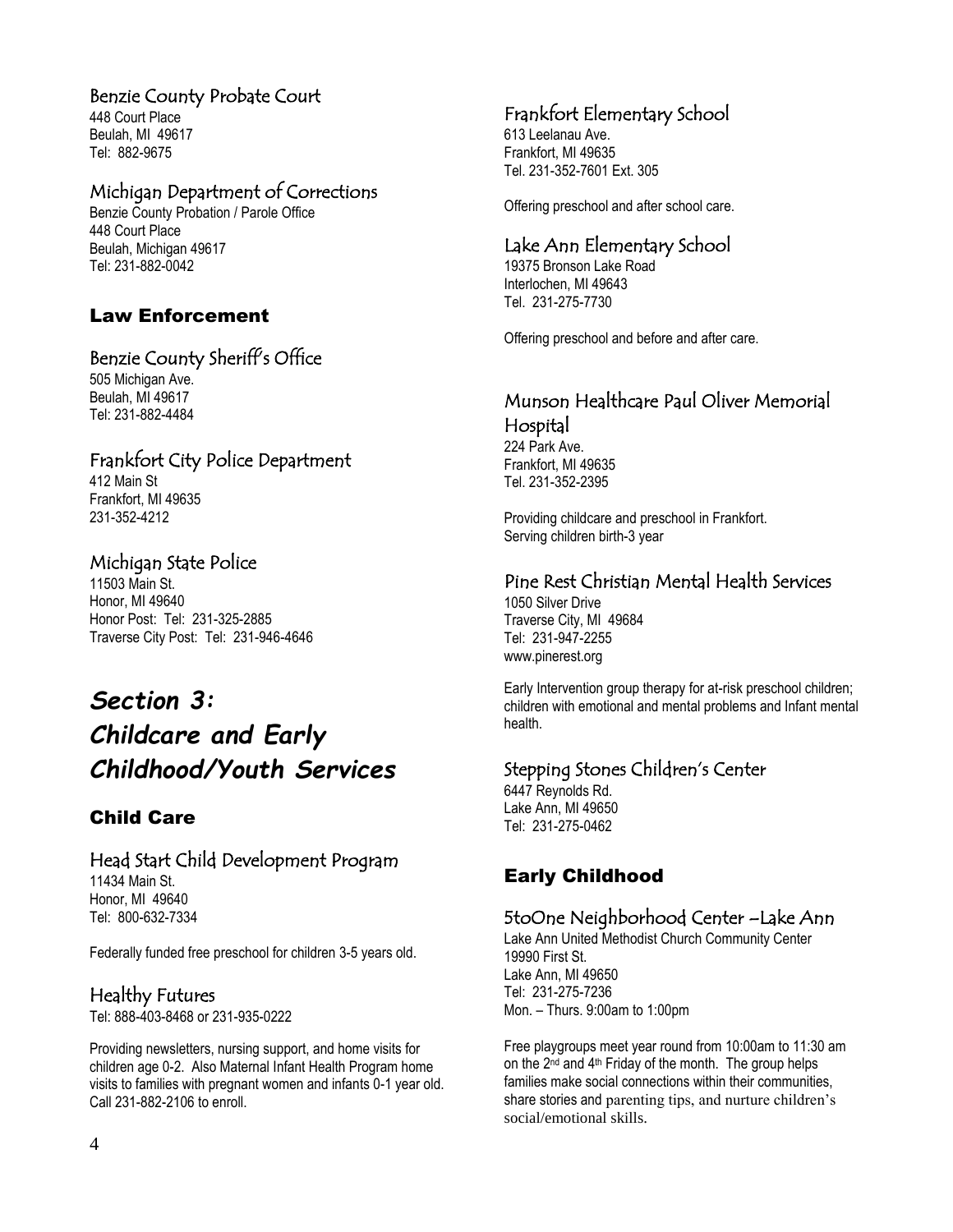# 5toOne Neighborhood –Thompsonville

Betsie Valley Elementary 17936 Cadillac Highway Thompsonville, MI 4968 Tel.: 231-378-4164 or 231-570-0014 [erfourtha@benzieschools.net](mailto:erfourtha@benzieschools.net) [Rebecca.meachum@yahoo.com](mailto:Rebecca.meachum@yahoo.com) Twice/month on Fridays from 10:00-11:30 am

The Betsie Valley playgroup is a safe environment for parents and young children (0-6 throughout the school year and children of all ages throughout the summer) to come together and mingle, meet new friends and have some fun! We meet twice a month, every other Friday.

# Big Brothers Big Sisters of NW Michigan

Tel: 231-946-2447 Providing mentoring 6-12 year olds.

# Early Head Start

11434 Main St. Honor, MI 49640 Tel: 231-346-2105 or 800-632-7334

Home visiting support program for children 0-3 year-olds and pregnant women. To enhance healthy growth for the child, empower parents, and provide family support and access to the community resources. Includes health, vision, hearing, developmental screening, immunizations, home visits, referral, and play groups.

# Early On

Tel: 800-743-7334 or 231-922-6397

Providing developmental assessments and service coordination for 0-3 year olds.

# Youth Services

# 4-H Youth Programs, MSU Extension

Tel: 231-882-0025 or 231-889-4277ext. 3 [www.msue.msu.edu/benzie](http://www.msue.msu.edu/benzie)

Soccer and traditional 4-H clubs

# Big Brothers/Big Sisters of NW MI

521 S. Union St Traverse City, MI 49684 Tel: 231-946-2447

Runaway Assistance Program: MI RAPline Tel: 800-292-4517

# Third Level Crisis Center & Pete's Place

1022 E. Front Street Traverse City, MI 49686 Tel: 231-922-4800 Toll Free: 800-442-7315

Pete's Place youth shelter, youth and family services, Street Outreach Program, Benzie Youth and Family Assistance Program, Transitional Living Program, and Windfire youth support services providing prevention, crisis intervention and counseling services.

# *Section 4: Clothing/Food/Utilities*

# Clothing

# Advent Lutheran Church Baby Pantry

8481 Lake Ann Rd. Lake Ann, MI 49650 Tel: 231-275-8031

Baby Pantry is open the second Saturday each month from 9am –noon at the church.

# Benzie Area Christian Neighbors

2804 Benzie Hwy Benzonia, MI 49616 231-882-9544 www.benziebacn.org Open M-TH 10am-2pm please be registered by 1:30pm No appointment necessary.

Clothing center offering clothing, bedding, small housewares. Free of charge to registered neighbors.

#### Benzie County Baby Pantry

St. Phillips Episcopal Church 785 Beulah Hwy Beulah, MI 49617 Tel: 231-882-4059

Hours: 1st & 3rd Saturdays each month, 10 am –3 pm Children from 0-5 years of age

# Father Fred Foundation

826 Hastings Traverse City, MI 49684 Tel: 231-947-2055 Open TU, TH, FR: 10am-2pm WED: 10am-7:30pm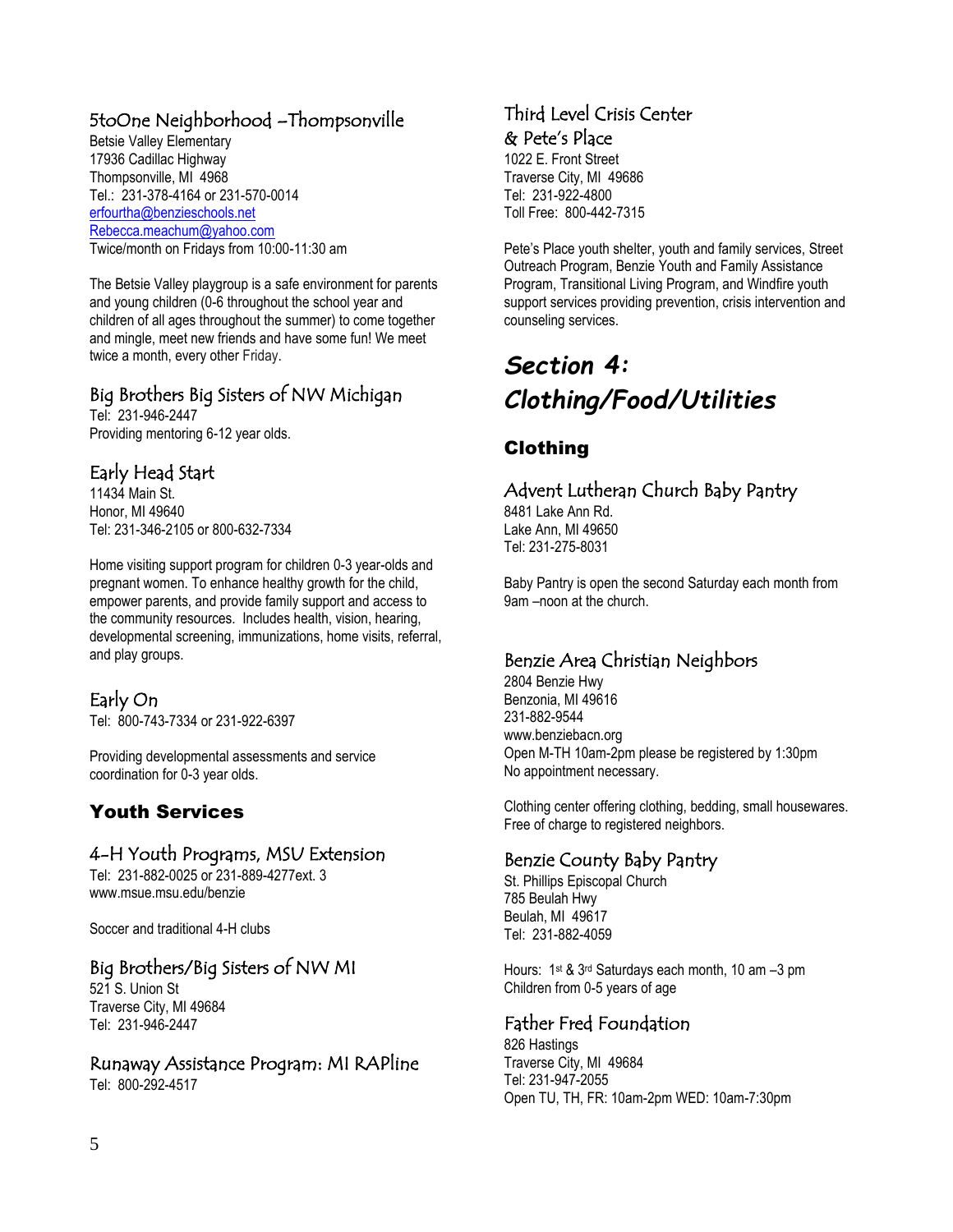Two bags per household, twice a month.

#### Fresh Winds Christian Ministries

9780 Honor Hwy. Honor, MI 49640 Tel: 231-325-0344 Open 2<sup>nd</sup> and 4<sup>th</sup> Tuesdays Hours: 10:30 am- 12:30 pm and 4:00 pm-6:00 pm

Food Pantry, clothing and household resources

#### ECHO His Love

525 Michael St. Manistee, MI 49660 Tel: 231-723-6613

In-takes by phone. M-TH: 10am-2pm Classes are held Monday evenings during the school year. Parenting support classes, utility assistance, food, clothing

#### Women's Resource Center

6051 Frankfort Hwy. Benzonia, MI 49616 Tel: 231-882-2202 or 800-554-4972

Serves victims of domestic ad sexual violence in Benzie, Grand Traverse, Kalkaska, and Leelanau Counties 24 hours/day, 365 days/year

# Community Meals

#### Fresh Winds Christian Ministries

9780 Honor Hwy. Honor, MI 49640 Tel: 231-325-0344 Tuesday and Thursday 6:00pm-7:00pm

# Lake Ann United Methodist Church

6583 First St. Lake Ann, MI 49650 Tel: 231-275-7236

Wednesdays from 5:30 – 6:30 p.m. Meals are offered September through May (following the school calendar). Free will donation.

# Food and Food Pantries

#### Benzie Area Christian Neighbors

2804 Benzie Hwy. P.O. Box 93 Benzonia, MI 49616 Tel: 231-882-9544 www.benziebacn.org Open M-TH 10am-2pm please be registered by 1:30pm

#### Benzie County Baby Pantry

St. Phillips Episcopal Church 785 Beulah Hwy Beulah, MI 49617 Tel: 231-882-4059 Hours: 1st & 3rd Saturdays each month, 10 am –3 pm Children from 0-5 years of age

# Benzie-Leelanau District Health Department Woman, Infants, and Children (WIC)

Benzie/Leelanau District Health Dept 6051 Frankfort Hwy Benzonia, MI 49616 Tel: 231-882-2106

Supplemental food and nutrition program for women, infants, and children that offers nutrition education, counseling, and referrals to other health and social services. Must meet income guidelines and have a nutritional need. Available to pregnant women, mothers, infants, and children under 5 years of age.

#### Benzie Senior Resources

10542 Main Street Honor, MI 49640 Tel: 231-525-0600 or 888-893-1102

Provides home delivered meals for people 60 and over, congregate meal site: The Gathering Place in the Honor Plaza

#### Benzie Food Partners

10907 Main Street Honor, MI 49640 Tel: 231-325-2936 Open 1st and 3rd Thursday 10 am-12:30 pm US 31 & Henry Corner, next to the Honor Insurance Agency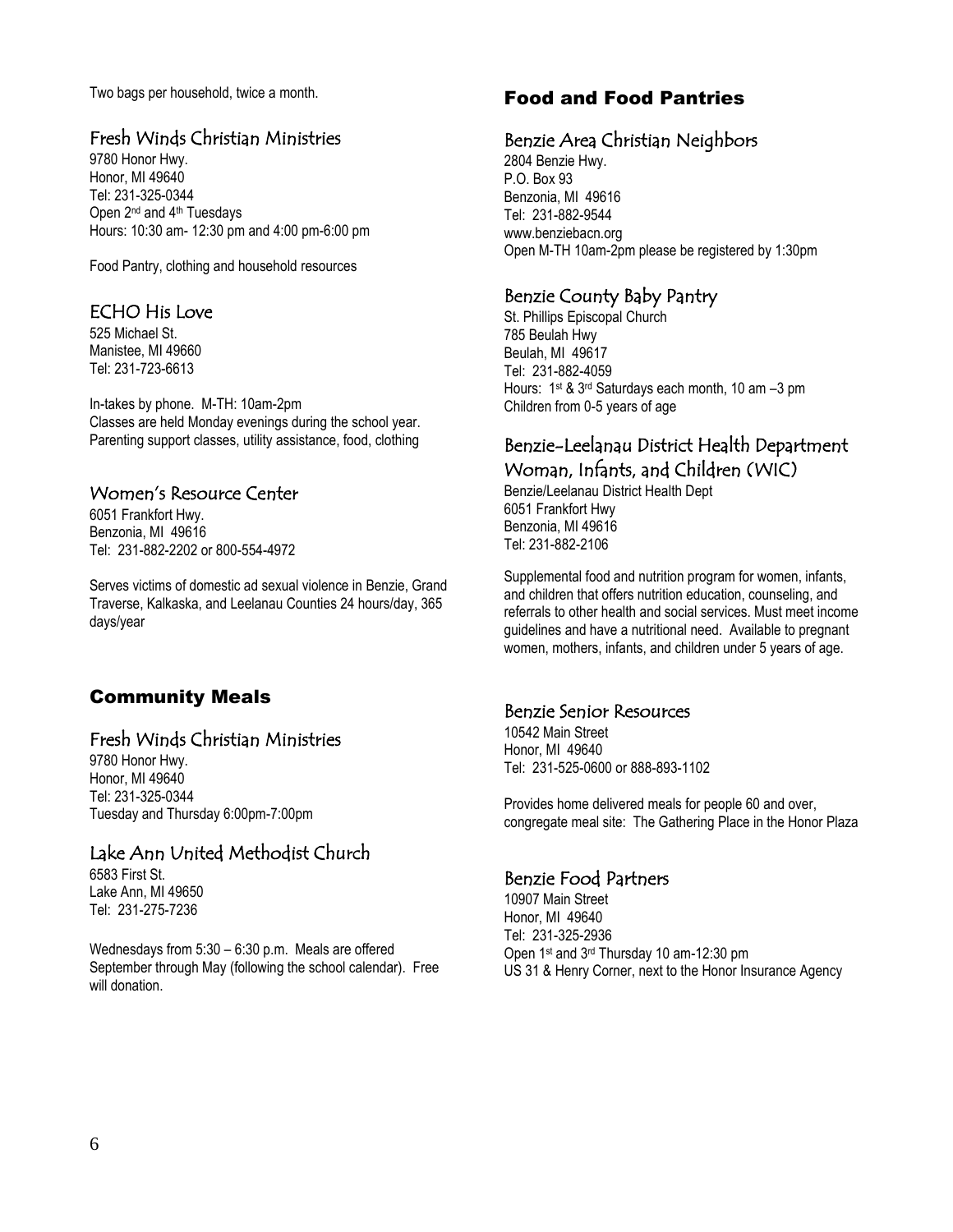# Benzie-Manistee Dept of Health &Human

#### Services

448 Court Place P.O. Box 114 Beulah, MI 49617 Tel: 231-882-1330 or 844-464-3447 Hours**:** 8 am – 5pm Monday-Friday

#### Benzie Recovery Center

(Formerly Benzie Drop in Center) 1034 Michigan Ave. Benzonia, MI 49616

Must have a disability to receive food

# Commodity Food Programs, Northwest Michigan Community Action Agency

3963 Three Mile Rd Traverse City, Mi 49686 Tel: 800-632-7334 or 231-947-3780 Fax: 231-947-4935

Distributes government surplus food monthly to eligible older adults and quarterly to low income families. Call for eligibility, distribution time, and location.

#### Community Spirit Food Source, Inc

PO Box 333 Frankfort, I 49635 231-383-2606 231-735-1773 www.benziecommunityspirit.com

#### Father Fred Foundation

826 Hastings Traverse City, MI 49684 Tel: 231-947-2055 Open TU, TH, FR: 10am-2pm WED: 10am-7:00pm

#### Fresh Wind Christian Ministries

9780 Honor Hwy. Honor, MI 49640 Tel: 231-325-0344 Open 2nd and 4th Tuesdays Hours: 10:30 am- 12:30 pm and 4:00 pm-6:00 pm

Food Pantry, clothing and household resources

# Lake Ann United Methodist Church

6583 First St. Lake Ann, MI 49650 Tel: 231-275-7236

Food Pantry open Monday &Thursday, 9:00 a.m.- 12:00 p.m. (back door, lower level)

#### ECHO His Love

Tel: 231-723-6613

Parenting support classes, utility assistance, food, clothing

# Home Furnishings

#### Habitat for Humanity Restore

13998 Honor Hwy Beulah, MI 49617 Tel: 231-325-7750

# Father Fred Foundation

826 Hastings Traverse City, MI 49684 Tel: 231-947-2055

#### ECHO His Love

Tel: 231-723-6613

# **Utilities**

#### Benzie Area Christian Neighbors

2839 Benzie Hwy Benzonia, MI 49616 231-882-9544 www.benziebacn.org Open M-TH 10am-2pm please be registered by 1:30pm

# Benzie-Manistee Dept of Health &Human

Services 448 Court Place P.O. Box 114 Beulah, MI 49617 Tel: 231-882-1330 or 844-464-3447 Hours**:** 8 am – 5pm Monday-Friday

#### ECHO His Love

Parenting support classes, utility assistance, food, clothing Tel: 231-723-6613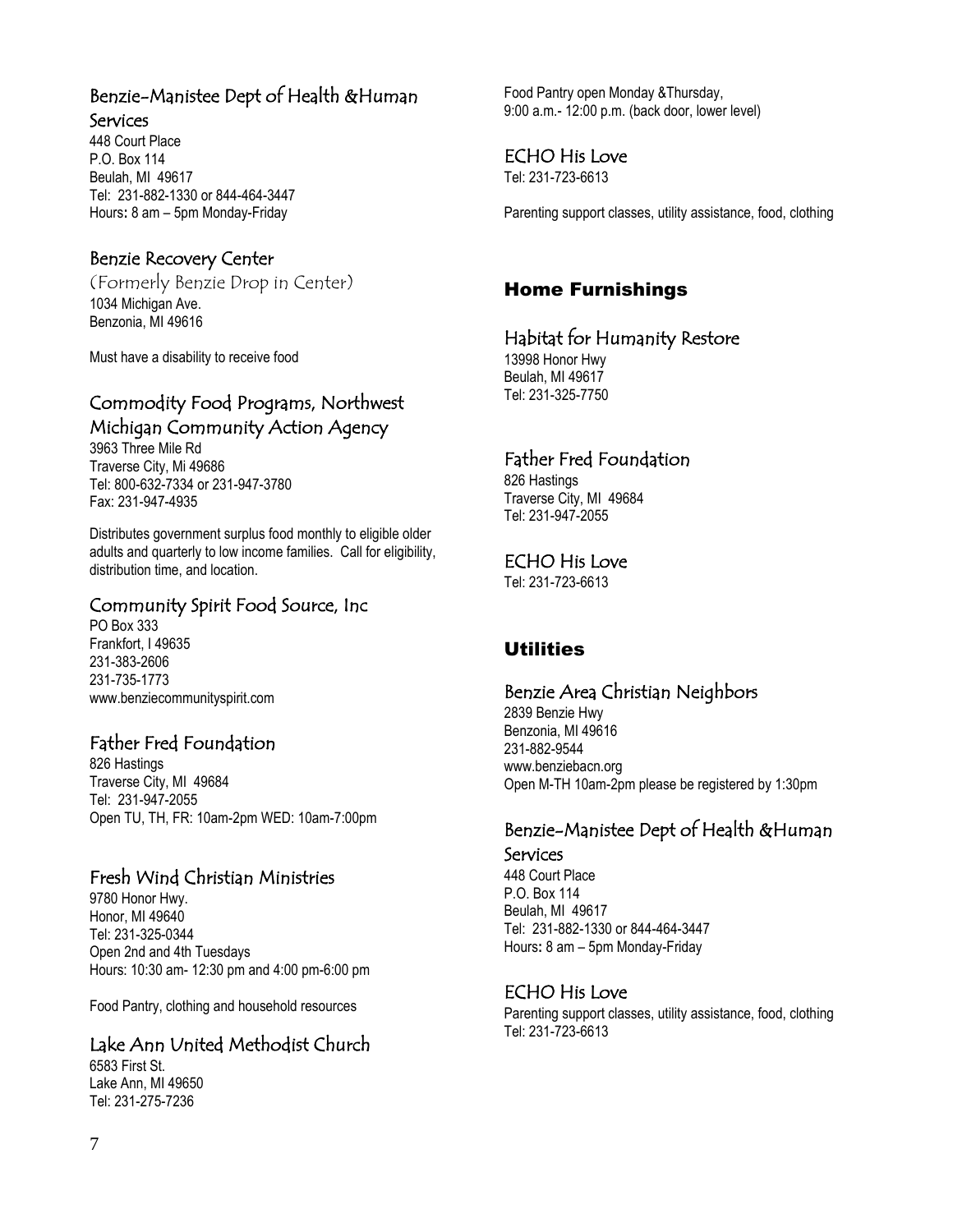# Father Fred Foundation

826 Hastings Traverse City, MI 49684 Tel: 231-947-2055 Open Tues – Fri 10:00 am to 2:00 pm

# Northwest MI Community Action Agency

3963 Three Mile Road Traverse City, MI Tel: 231-947-3780 or 800-632-7334 www.nmcaa.net

# Salvation Army – Traverse City

1239 Barlow St. Traverse City, MI 49696 Tel: 231-946-4644

# TrueNorth Community Services

emPower Heat and Energy Assistance Program Tel. 231-355-5880 [www.truenorthservices.org](http://www.truenorthservices.org/) email: applications@tnempower.org

Heat and energy assistance programs for low income individuals and seniors. Includes: assistance with heat/utility bills and energy conservation initiatives.

# *Section 5: Housing/Shelters*

# Housing & Home Repairs

#### Northwest Michigan Supportive Housing

105 Hall Street, Suite C Traverse City, MI 49684 Tel: 231-929-1309

Eligibility: Homeless by HUD definition, very low income, adults with special needs: mental illness, developmental disability, substance abuse, HIV/AIDS, fleeing domestic violence. Tenant pays 30% of gross adjusted monthly income

# Father Fred Foundation

826 Hastings Traverse City, MI 49684 Tel: 231-947-2055 Tues – Fri 10:00 am to 2:00 pm

Emergency financial assistance for housing repairs, evictions, and security deposits. Requests for assistance can be made in person.

# Goodwill Inn

2942 Keystone Road Traverse City, MI 49686 Tel: 231-922-4890

Homeless Shelter, must call for approval

# Habitat for Humanity of Benzie County

955 James Street P.O. Box 53 Frankfort, Mi. 49635 Tel: 231-399-0300

Through collaborative efforts with eligible partner families, HFH promotes the building and renovation of simple, decent and affordable houses in Benzie County.

# Grand Traverse Band of Ottawa and Chippewa Indians Housing Department

11244 Kidahkeh Peshawbestown, MI 49682 Tel: 231-534-7800

162 units (low income rentals, market rate rentals, home ownership), 1-5 BR. Low income rentals: Tenant pays 30% of gross income. Criminal background check, no credit check. Subsidized housing criteria: Native American, Tribal member, may consider members of other tribes, income limits.

# GTB Home Ownership Program:

Tel: 231-534-7331 Criteria: Tribal members only, must attend classes; also can receive up to \$10,000 for a down payment on a home.

#### MSHDA Rental Assistance

See-Con P.O. Box 362 Bellaire, MI 49615 Tel: 231-377-7155

Federally funded rent assistance program. Family selfsufficiency program for participants who want to become selfsufficient. Programs are available to low-income families, elderly or disabled persons. Call the office for an application or to make an appointment.

#### Northern MI Alliance for Independent Living Tel: 866-869-8600

For those with disabilities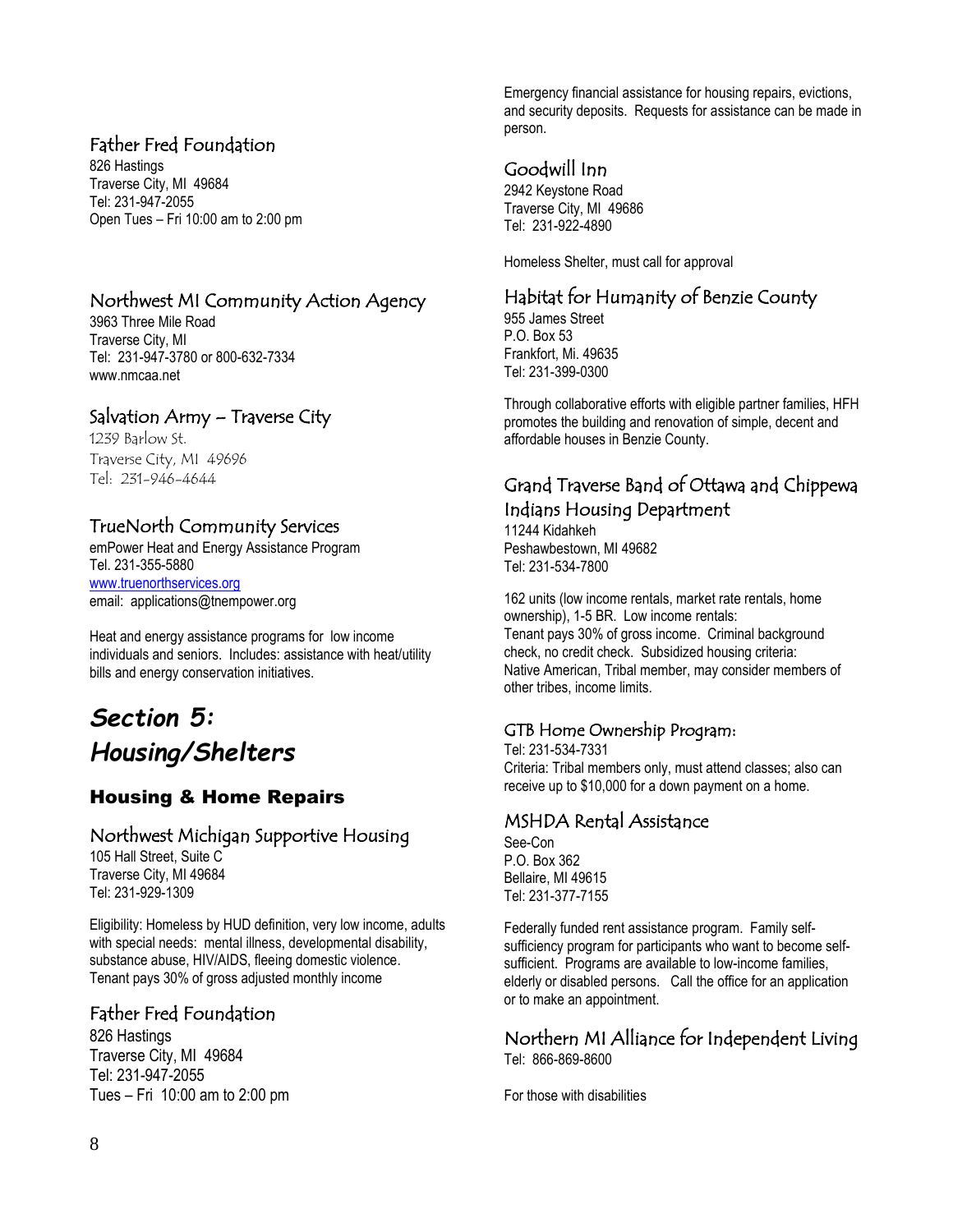# Northwest Michigan Coalition to End

#### Homelessness

1-844-900-0500

Central intake phone number for those experiencing homelessness in Northwest Michigan.

# NW Michigan Community Action Agency

3963 Three Mile Rd Traverse City, Mi 49686 Tel: 800-632-7334 or 231-947-3780 www.nmcaa.net

Homeless Prevention Counseling, Rental Counseling, Foreclosure Prevention Counseling, Home Repair Programs, Weatherization, Homebuyer and Budget Counseling and **Workshops** 

#### Individual Development Accounts

Savings program for people who want to build financial assets: every \$1 that is saved is matched with \$3 for a total of \$4,000 saved, which may be used for a down payment, closing costs or principal reduction on a first home. \$2 to 1 match for Post-Secondary Education or Business or Business Expansion. Income limits apply; must save \$20 per month of earned income and attend financial management and asset planning classes.

# Third Level Crisis Center

1022 E. Front Street Traverse City, MI 49686 Tel: 231-922-4800 Toll Free: 800-442-7315 www.thirdlevel.org

Emergency shelter to homeless, runaway and at-risk youth ages 14-17.

# Traverse City Housing Commission

Public Housing Authority 10200 East Carter Centre Road Traverse City, MI 49684 Tel: 231-922-4915

Serving Grand Traverse, Antrim, Benzie, Kalkaska, Leelanau and Wexford Counties

# Women's Resource Center

6051 Frankfort Hwy. Benzonia, MI 49616 Tel: 231-882-2202 or 800-554-4972

Counseling, assistance, shelter options for battered women

# Low Income Housing

Aspen Hills

Tel: 231-947-5704

#### Boardman Lake Apts.

Tel: 231-941-5257

#### Brook Apartments

North Street Benzonia, MI 49616 Tel: 231-629-8117

# Diamond House Apartments

7725 First Street Thompsonville, MI 49683 Tel: 231-629-8117

# Gateway Village

218 Day Ave. Frankfort, MI 49635 Tel. 231-352-5941

# Home Stretch

3104 Logan Valley Road Suite 300 Traverse City, MI 49684 231-947-6001

Home ownership for low income families and individuals; must be income eligible, credit that qualifies for a conventional mortgage, no felonies within the last 10 years and 1% down payment requirement.

#### LeGrande View Apts.

Tel: 231-947-0500

# MSHDA Rental Programs

Tel: 231-377-7155 Money available to help a family stay in good quality housing, and pay a portion of rent.

# Oak Park Apts.

Tel: 231-946-6361

# Patterson Crossing

114 Anchor Street Frankfort, MI 49635 Tel: 231-352-7922

# Trade Winds Apts.

Tel: 231-946-2050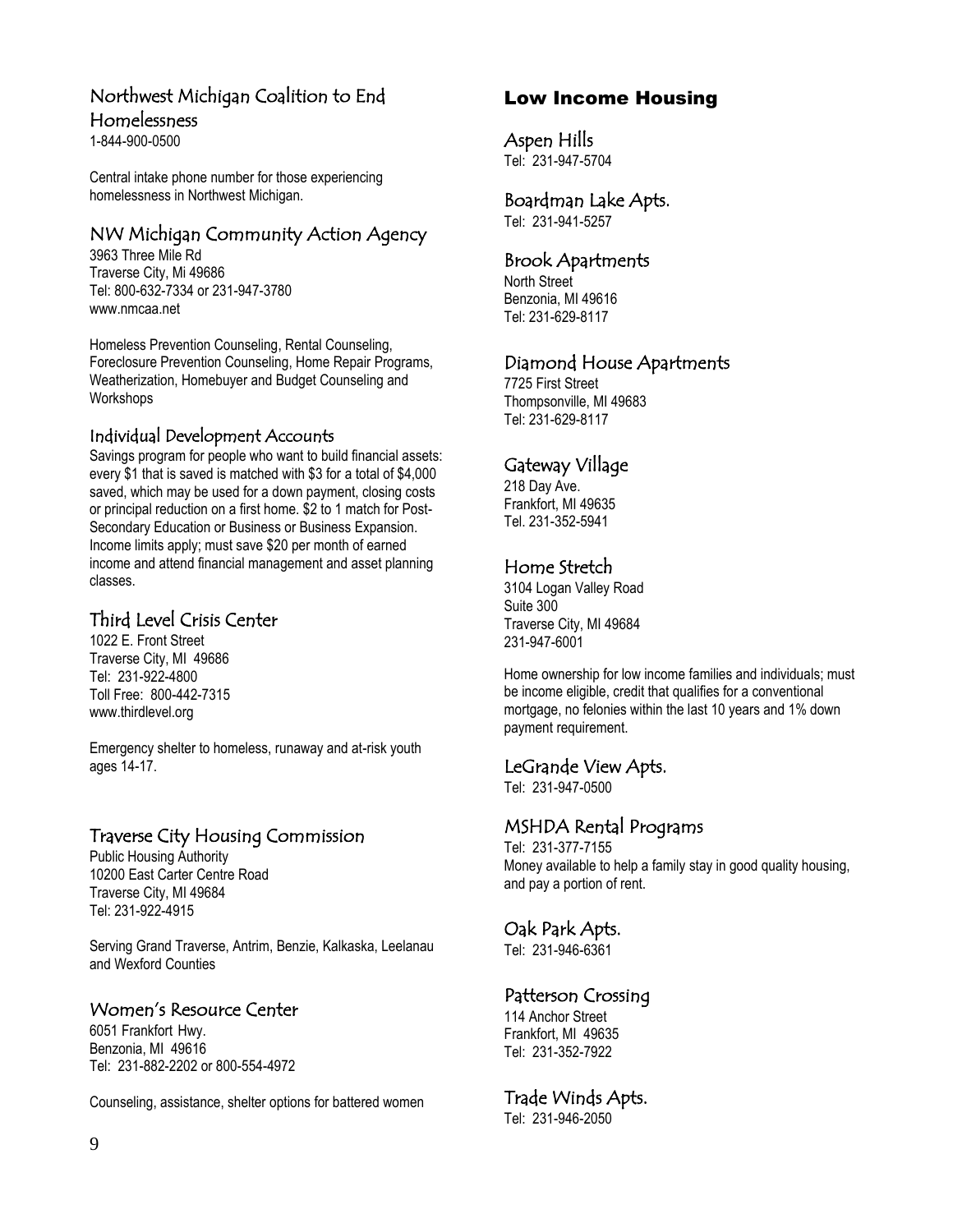#### Traverse City Housing Commission

Tel: 231-922-4915

# USDA Rural Development

Tel: 1-800-944-8199

Programs that help low and very low income families own their own homes with no money down, low interest, subsidized mortgages in rural areas. Home improvement loans and grants for very low income and elderly that qualify to make homes safe and sanitary.

# Shelters/Transitional Housing

#### Goodwill Inn

2943 Keystone St Traverse City, MI 49686 Tel: 231-922-4890 [www.goodwillinn.org](http://www.goodwillinn.org/) Must call for approval.

Emergency shelter for HUD homeless families and individuals serving Benzie, Antrim, Grand Traverse, Kalkaska & Leelanau counties. Goodwill provides basic needs including food, clothing and shelter. Case Management; Housing Support Services.

# HOST Homes for Homeless Youth ~Catholic Human Services

6051 Frankfort Hwy. Benzonia, MI 49616 Tel: 231-947-8110 or 231-882-2132 www.catholichumanservices.org

Transitional housing for youth ages 15 – 19 or until graduation.

# ECHO His Love

Tel: 231-723-6613

Shelter available during winter months

#### Third Level Crisis Center & Pete's Place

1022 E. Front Street Traverse City, MI 49686 Tel: 231-922-4800 Toll Free: 800-442-7315

Pete's Place youth shelter, youth and family services, Street Outreach Program, Benzie Youth and Family Assistance

Program, Transitional Living Program, and Windfire youth support services providing prevention, crisis intervention and counseling services.

#### Women's Resource Center

6051 Frankfort Hwy. Benzonia, MI 49616 Tel: 231-882-2202 or 800-554-4972 Counseling, assistance, shelter options for battered women

# Other Housing Resources:

#### Benzie Area Christian Neighbors

2839 Benzie Hwy Benzonia,MI 49616 231-882-9544

#### Craigslist

[www.craigslist.com](http://www.craigslist.com/)

Website that lists current available rentals in the Northern Michigan area

# Northwest Michigan Housing Search

[nwmhousingsearch.org](http://www.nwmhousingsearch.org/)

Northwest Michigan Housing Search provides updated listings on the internet of apartments for rent in Antrim, Benzie, Grand Traverse, Kalkaska and Leelanau Counties. Also provides links to rental assistance, homebuyer and homeowner assistance programs as well as links to many other community resources.

# Michigan Foreclosure Prevention

Tel: 866-946-7432

# Michigan Housing Locator

[www.michiganhousinglocator.com](http://www.michiganhousinglocator.com/)

Housing resource information for landlords and renters

#### www.showmetherent

Provides property listings where renters can search for houses and apartments.

#### [www.gosection8.com](http://www.gosection8.com/)

Gosection8.com provides property rental listings directly to Public Housing Authorities & properties can be viewed online. This website can be used by tenants seeking housing and for landlords to list their rentals.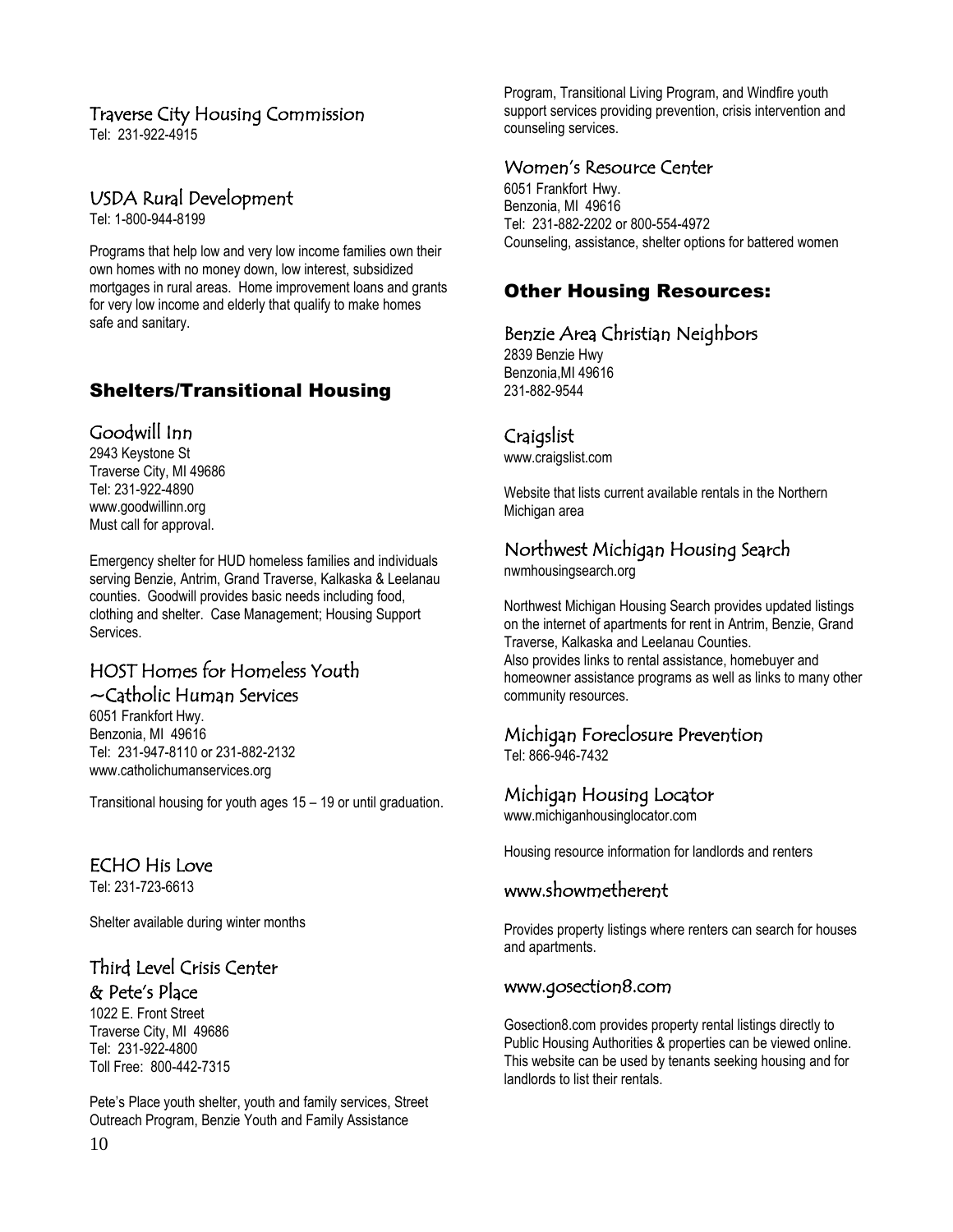# *Section 6: Educational/Support Groups*

#### Alzheimer's Association

Tel: 800-272-3900 or 231-929-3804 Education, Training and Support Groups

# American Diabetes Association

Tel: 888-342-2383 Education and medical advocacy

# Arthritis Foundation Michigan Chapter

Tel: 800-968-3030 Arthritis and Fibromyalgia information and education

# Bay Area Coalition for Independent Living

Tel: 231-929-4865 People with disabilities of all ages, assisting people with disability to maximize personal potential.

# Benzie Area Christian Neighbors BACN

2804 Benzie Hwy. P.O. Box 93 Benzonia, MI 49616 Tel: 231-882-9544 www.benziebacn.org Open M-TH 10am-2pm please be registered by 1:30pm

GED Assistance  $\sim$  call for details; open to all.

# Brain Injury Association of Michigan

Tel: 800-772-4323 Information and Referral

# Children and Adults with ADD (CHADD)

Tel: 231-922-7914 Support Groups

# Community Living Center

Tel: 231-941-7150 Training facility for developmentally disabled.

# Grand Traverse Dyslexia Association

Tel: 231-929-1007

Tutorial services for adults and children who have dyslexia or reading problems.

#### Healthy Futures

Tel: 888-403-8468 or 231-935-0222

Newsletter, nursing support, & postpartum home visit for children 0-2 years. Provides child development support for newborns-age 5.

#### Lion's Club

Tel: 231-935-6455 or 231-275-7461

Offers evaluation & hearing aids to persons who qualify.

# Michigan Protection and Advocacy

Tel: 800-288-5923

#### Michigan Association for Deaf, Speech & Hearing

Tel: 800-968-7327

Coordinates applications, orders and finds funding services.

#### MSU Extension

448 Court Place P.O. Box 349 Beulah, MI 49617 Tel: 231-882-0025 [www.msue.msu.edu/benzie](http://www.msue.msu.edu/benzie)

Provides information and education on nutrition, health, agriculture and other issues. 4-H and other youth activities programs are available. Family and Consumer Sciences programs provide in-home and group nutrition education.

# Northern Michigan Diabetes Initiative

1105 Sixth St. Traverse City, MI 49686 Tel: 231-935-9227 www.nmdiabetes.org

NMDI is your local resource for all things related to diabetes. Education, events and recipes can be found at our website and Facebook page.

# Project Read Northwest

c/o Manistee County Library 95 Maple Street Manistee, MI 49660 Tel: 231-723-2519 (office hours on Tuesdays) Home Office: 231-889-5690 Cell: 734-395-1673 ProjectReadNorthwest2@gmail.com Facebook: "Project Read Northwest" www.manisteelibrary.org/project-read-northwest

Project Read Northwest provides FREE, confidential, one-onone literacy tutoring for adults in Benzie and Manistee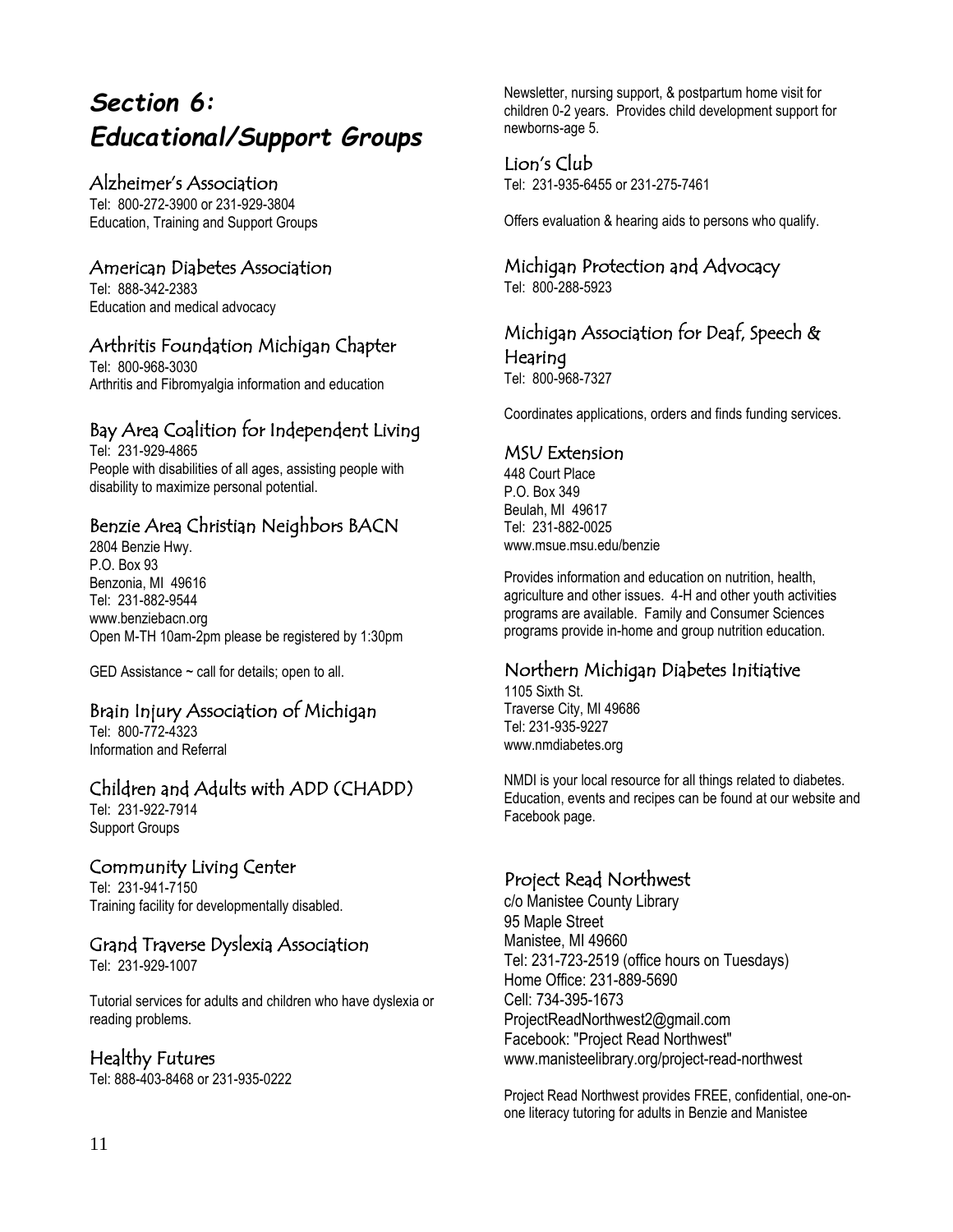Counties. This program provides tutoring in reading, writing, math, GED prep and English as a second language.

# Project Unity for Life

900 East Front Street Traverse City, MI 49684 Tel: 231-929-4446 www.projectunityforlife.com

Offering seminars for inmates in county jails and other locations to encourage trust and relationship building with the client. These seminars are conducted under the cooperation of the local Sheriff and Jail Administrators.

# Resolve Through Sharing

Tel: 231-935-7412

Support Group for loss of pregnancy, infant or child

# Special Ed Parents Advisory Council

Tel: 231-922-6200

Information and Referral

#### Telemon Corporation

Tel: 231-941-5300

Assistance to farm workers, GED, food, shelter, counseling, transportation.

# Parenting Skills

#### Centra Wellness Network

6051 Frankfort Hwy. Suite 200 Benzonia, MI 49616 Tel: 877-398-2013 Crisis Line: 877-398-2013 Hours: 8 am – 5pm Monday-Friday

Counseling for adults, children, and families, infant and youth outreach; prevention programs.

# Head Start/Early Head Start

11434 Main St. Honor, MI 49640 Tel: 231-409-9534

#### ECHO His Love

Tel: 231-723-6613

Supported by donations, ECHO His Love provides congregate meal, classes for adults, structured daycare for children while

parents in class, and commodities as reward for attendance (paper/cleaning products etc.), transportation is available.

# Family Nutrition

#### MSU Extension – Benzie County

Tel: 231-882-0025 [www.msue.msu.edu/benzie](http://www.msue.msu.edu/benzie)

Provides group lessons and Home Based instructions to assist families with food and nutrition information, food safety and food resource management.

# Health/Dental Services

#### Benzie-Leelanau District Health Department

6051 Frankfort Hwy. Suite 100 Benzonia, MI 49616 Tel: 231-882-4409

Personal Health Services for children, adults and pregnant women. WIC, immunizations, hearing, vision, family planning, breast and cervical cancer screening, and home visits.

#### Munson Healthcare Paul Oliver Memorial Hospital

224 Park Ave. Frankfort, MI 49635 Tel. 231-352-2200

Diabetic Education Cardiac Rehab Cooking Classes CPR Certified Application Counselor (Insurance enrollment) Safe Sitter Education

# Northwest Michigan Health Services, Inc

6051 Frankfort Hwy. Benzonia, MI 49616 Tel: 231-882-2126 Cell: 231-392-5509 www.nmhsi.org

Federally qualified health center accepts all patients regardless of insurance status or ability to pay. Bills Medicaid/Medicare plans and has a sliding fee scale for uninsured.

# Traverse Health Clinic

1719 S. Garfield Ave. Traverse City, MI 49684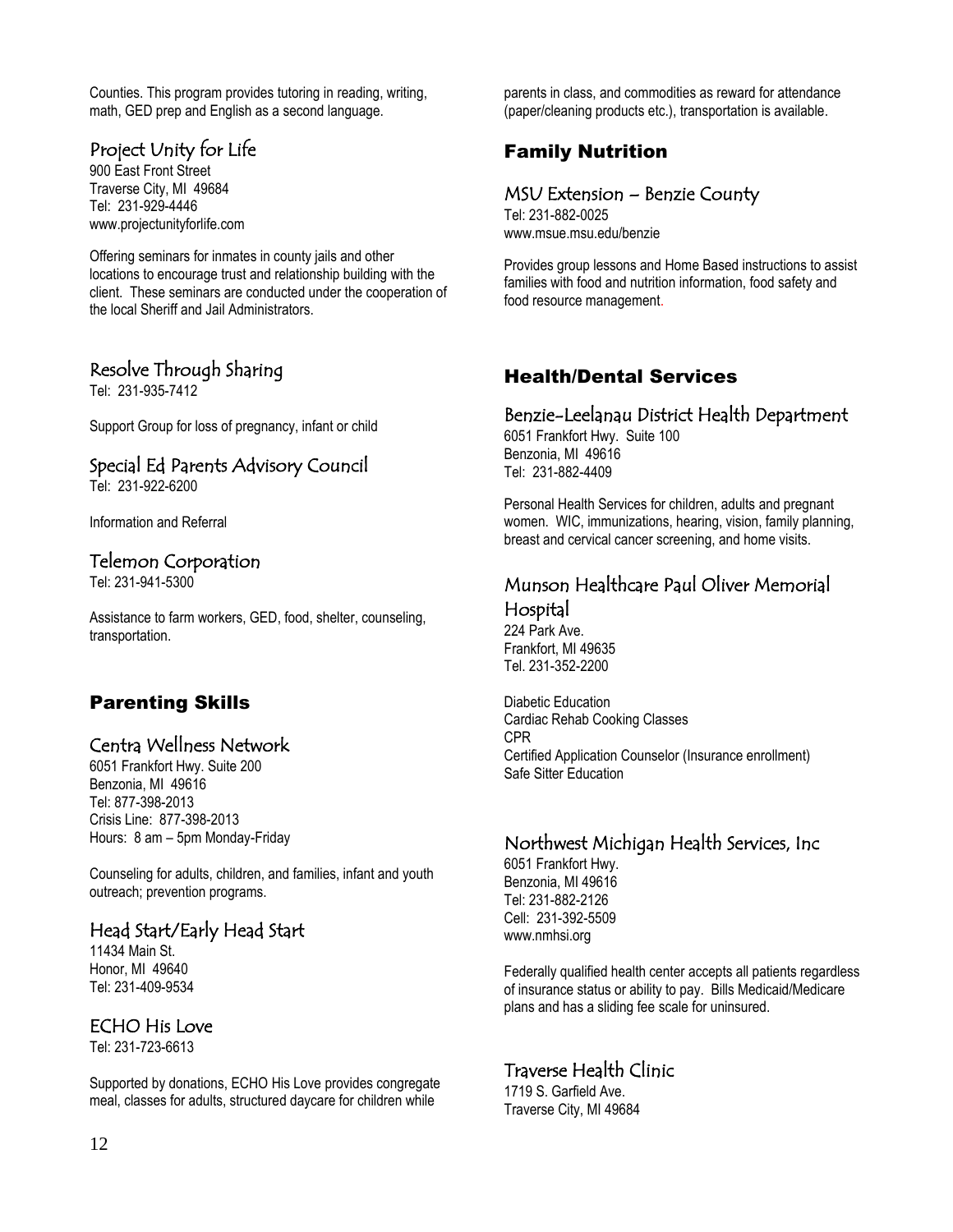Tel: 231-935-0799 www.traversehealthclinic.org

Federally qualified health center accepts all patients regardless of insurance status or ability to pay. Bills Medicaid/Medicare plans and has a sliding fee scale for uninsured.

# *Section 7: Local Support Services and Assistance*

# AIDS Hotline

Tel: 800-342-2437

Referrals and Information

#### Alzheimer's Association

Tel: 800-272-3900 24 hour hotline

#### American Red Cross

Tel: 877-326-6105

Support for victims of disaster-fire, flood, etc. Apply to ARC first for disaster assistance

# Area Agency on Aging of NW Michigan

Tel: 800-442-1713 or (231) 947-8920

Home & community based services supporting independent living for older adults and disabled adults over 18 years. MEEPS will pay for short term.

# Autism Society of Michigan

Tel: 800-223-6722

Providing information, books, training workshops, support & advocacy.

# Benzie Area Christian Neighbors

2804 Benzie Hwy. P.O. Box 93 Benzonia, MI 49616 Tel: 231-882-9544 www.benziebacn.org Open M-TH 10am-2pm, please be registered by 1:30pm

# Benzie County Baby Pantry

St. Phillips Episcopal Church 785 Beulah Hwy Beulah, MI 49617

Tel: 231-882-4059 Hours: 1<sup>st</sup> & 3<sup>rd</sup> Saturdays each month, 10 am -3 pm

Children from 0-5 years of age

#### Benzie Senior Resources

10542 Main Street Honor, MI 49640 Tel: 231-525-0600 or 888-893-1102 www.benzieseniorresources.org

Offering meals, including home delivered meals to homebound seniors; congregate meals held at the Gathering Place in Honor Plaza. Guardian Medical Monitoring, MMAP assistance; Homemaker services; Home chores; Snow Removal services, information and referral. Providing registered nurse assessments, care plans, and help with medication management; home health aide assistance with personal care, meal preparation, light housekeeping, exercise, errands, and companionship; respite providing time off for family caregivers; telephone reassurance for isolated seniors; free, gently used medical equipment loans; and information and referrals.

#### Benzie County Housing Assistance

Tel: 231-882-9671

Home repair grants, loans, Habitat for Humanity

#### Benzie Human Services Collaborative

6051 Frankfort Hwy. Benzonia, MI 49616 Tel: 231-882-2123

# Benzie-Manistee Dept of Health & Human Services

448 Court Place P.O. Box 114 Beulah, MI 49617 Tel: 231-882-1330 or 844-464-3447 **Hours:** 8 am – 5pm Monday-Friday

Provides eligible individuals and families with assistance.

# Benzie Transportation Authority (The Benzie Bus)

12762 Honor Hwy Honor, MI 49640 Tel: 231-325-3000 or 866-325-3380 Monday-Friday 6am-10pm, Saturday 7am-6pm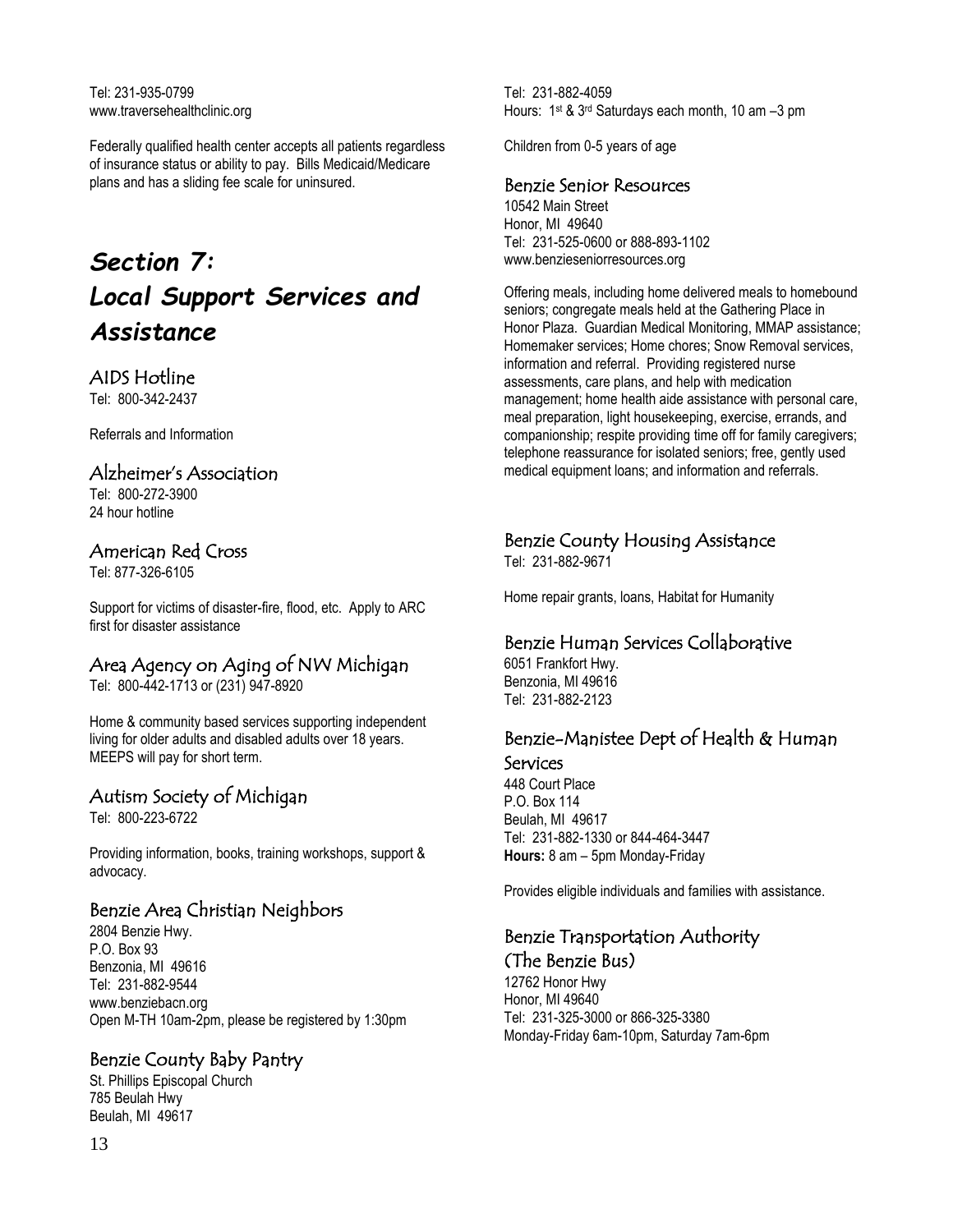# Catholic Human Services

6051 Frankfort Hwy. Benzonia, MI 49616 Tel: 231-947-8110 or 231-882-2132

Specializing in pregnancy counseling, adoptions services, substance abuse/dependence (youth & adult) & Fetal Alcohol Syndrome. Sliding fee scale.

# Cherryland Electric Caring Program

Tel: 800-442-8616, ext. 266

Help for non-Cherryland Electric bills- food, medical bills, rent, etc. Must fill out an application.

# Children's Special Health Care Services

Tel: 231-256-0200 or 888-744-2468 Case management and home visits for families with children with chronic illness(s).

# Department on Deaf

877-499-6232

# Father Fred Foundation

826 Hastings Traverse City, MI 49684 Tel: 231-947-2055 Please call ahead

# Goodwill Inn

2942 Keystone Road Traverse City, MI 49686 Tel: 231-922-4890

# Grand Traverse Band of Ottawa & Chippewa Indians

72982 Hoadly Road Benzonia, MI 49616 Tel: 231-882-4116

# Le Leche

Tel: 231-941-4477 or 800-LaLeche

Breastfeeding support groups/education

#### Long Term Care Ombudsman

Area Agency on Aging NW MI 1609 Park Drive Traverse City, MI 49686 Tel[: 231-947-2504](tel:231-947-2504)

Long term care options & choices, Residents' Rights

# ECHO His Love

Parenting support classes, utility assistance, food, clothing Tel: 231-723-6613

# March of Dimes

Tel: 231-947-2488

Babies & You Wellness Program

# Michigan Rehabilitation Services (MRS)

6051 Frankfort Hwy. Benzonia, MI 49616 Tel: 231-922-5260 or 877-901-9179

Assistance with retraining and rehabilitation services

# MiChild Health Insurance

Tel: 888-988-6300

#### MSU Extension – Benzie County

448 Court Place P.O. Box 349 Beulah, MI 49617 Tel: 231-882-0025 [www.msue.msu.edu/benzie](http://www.msue.msu.edu/benzie) Hours: 9:00 AM to 12:30 PM, 1:00 – 5:00 PM Tues & Thurs.

Provides information and education on nutrition, health, agriculture and other issues. 4-H and other youth activities programs are available. Family and Consumer Sciences programs provide in-home and group nutrition education.

# National Suicide Prevention LifeLine

Tel: Toll free: 800-273-TALK (8255)

#### Northern Health Care Management

Tel. 800-640-7478 or 231-933-4917 Home and Community based services supporting independent living for people who are elderly and/or disabled over 18 years of age.

# Northwest MI Community Action Agency

3963 Three Mile Road Traverse City, MI www.nmcaa.net Tel: 231-947-3780 or 800-632-7334

Help with home repairs, budgeting and home purchasing education.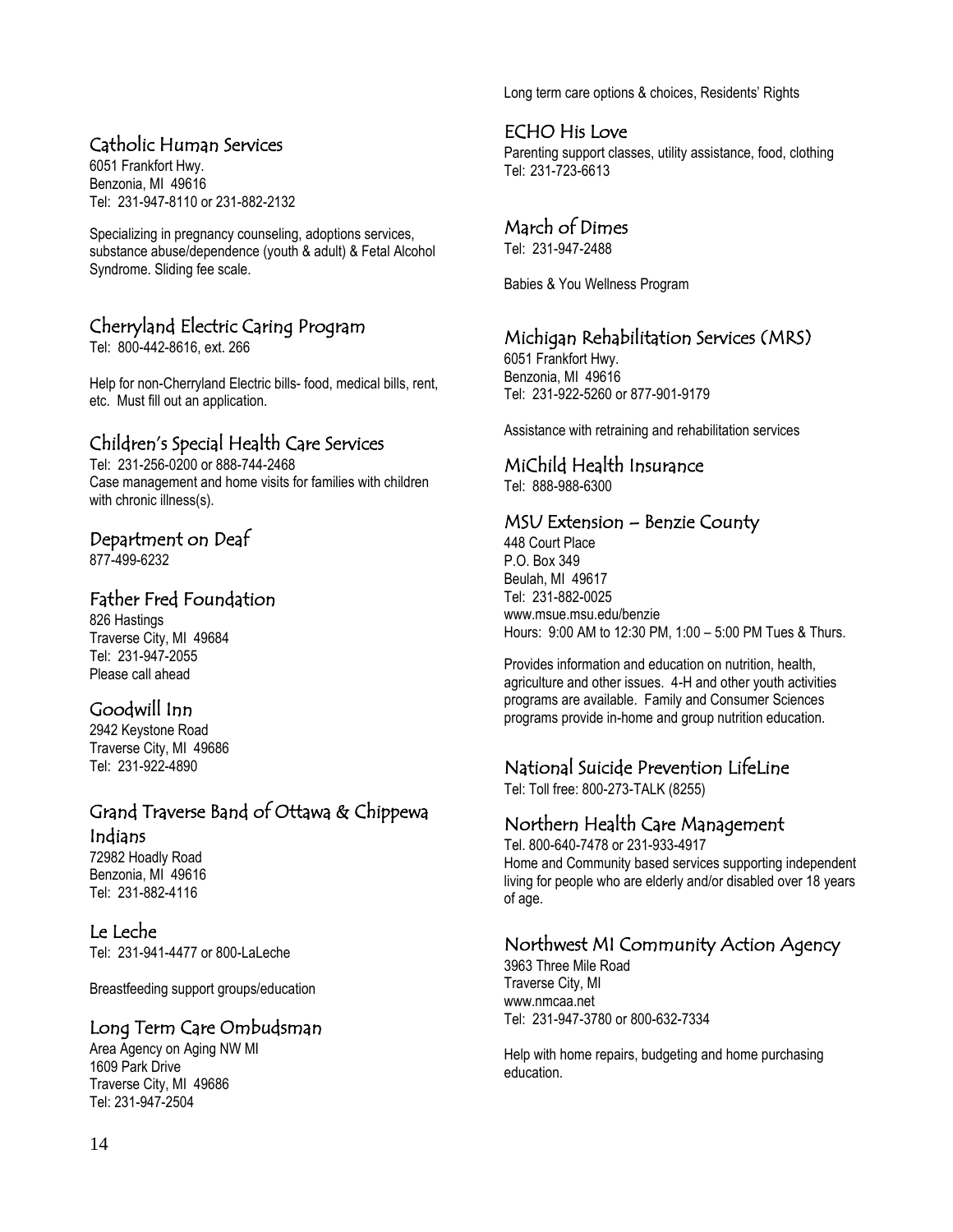# Northwest Michigan Health Services, Inc.

6051 Frankfort Hwy. Benzonia, MI 49616 231-392-5509 231-383-4800

In-person assistance services available for online applications for ALL DHHS programs: Medicaid, MiChild, Bridge Card, Daycare, Emergency Assistance; Low-income Housing Applications; Medicare Part D (prescription insurance); Advocacy; Community Resource Information & Referrals.

# Physician Referral Service

Tel: 800-533-5520 Referral to MMC associated physicians

#### Poison Control for Northwest MI

Tel: 800-222-1222

#### Pregnancy Resources:

| 231-882-2106 |
|--------------|
| 231-941-8110 |
| 231-947-2055 |
| 231-929-1844 |
| 231-929-3488 |
| 231-946-4644 |
| 231-946-4180 |
|              |

A volunteer neighbor advocate program that helps individuals identify and connect with needed community resources.

# Resolve through Sharing

Tel: 231-935-7412 Support group for families suffering with the loss of an infant or miscarriage.

#### Runaway Assistance Program (RAP)

Tel: 800-292-4517

Assistance for children that have runaway or kicked out of the home.

# Salvation Army- Traverse City

1239 Barlow St. Traverse City, MI 49696 Tel: 231-946-4644

Food pantry, vouchers to thrift store for clothing, furniture, and household goods. Community meals, and utilities and financial assistance

# Spinal Bifida Association of America

Tel: 800-621-3141 Referrals and Information

# Third Level Crisis Intervention Center

1022 E. Front Street Traverse City, MI 49686 Tel: 231-922-4800 Toll Free: 800-442-7315 www.thirdlevel.org

Crisis intervention, counseling, information and referral, individual and family therapy

# Tobacco Cessation

Tel: 800-586-4872 American Lung Association HelpLine and confidential phone counseling service Michigan Department of Community Health Tel: 800-784-8669

Free Confidential phone counseling service up to 7 sessions. Might be eligible for free nicotine replacement products.

# Traverse Bay Area Tobacco Coalition

1209 S. Garfield, Suite C Traverse City, MI 49686 Tel: 231-271-3684

Provides information on tobacco dependence treatment and resources, prevention education and free tobacco education materials.

# TrueNorth Community Services

Tel. 231-924-0641 www.truenorthservices.org

Heat and energy assistance programs for low income individuals and seniors. Includes: assistance with heat/utility bills and energy conservation initiatives.

# USDA Rural Development Program

Tel: 800-944-8119

Home Loans, repair loans & grants

# Women, Infants, and Children (WIC)

Benzie-Leelanau District Health Dept 6051 Frankfort Hwy Benzonia, MI 49616 Tel: 231-882-2106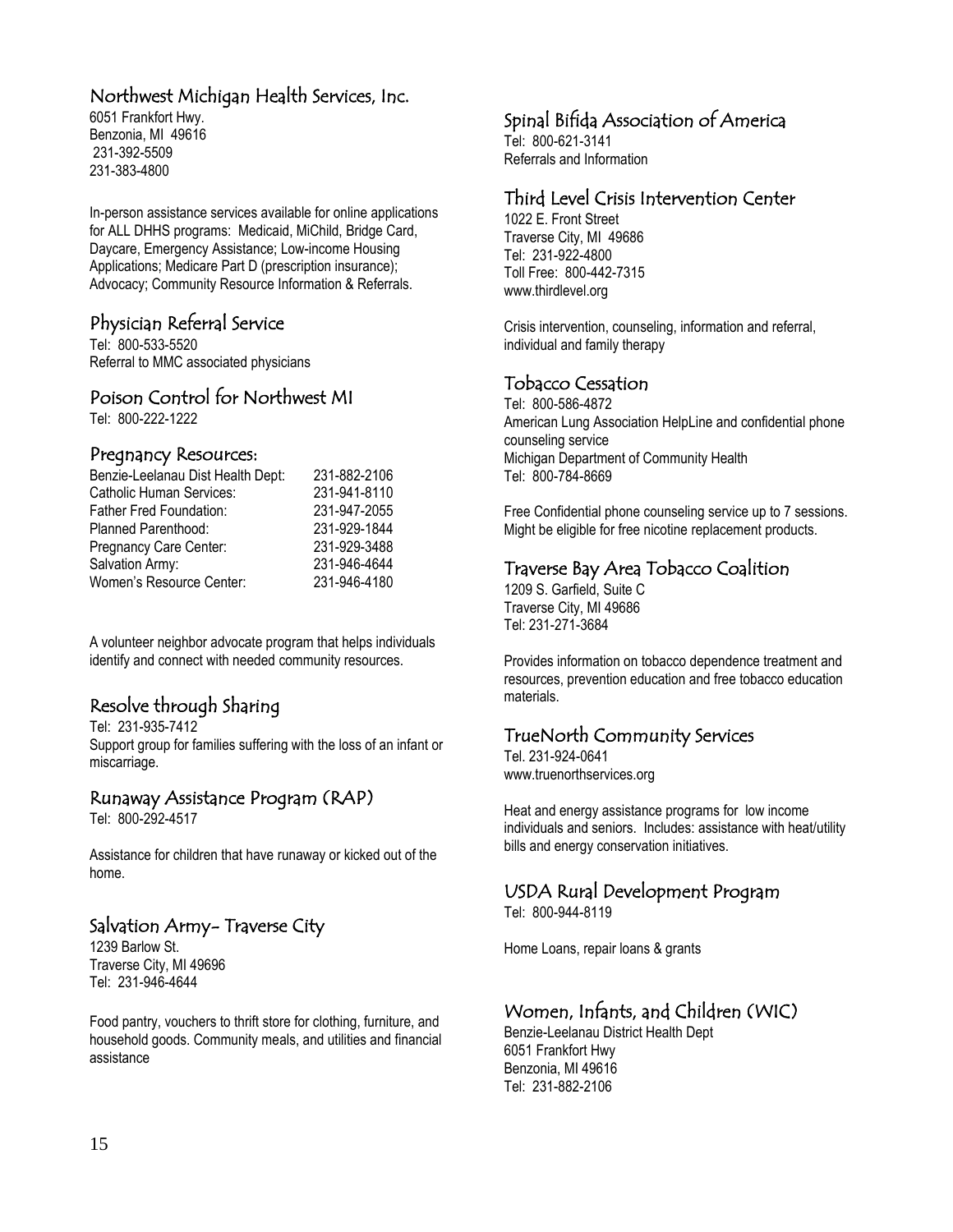Supplemental food and nutrition program for women, infants, and children that offers nutrition education, counseling, and referrals to other health and social services. Must meet income guidelines and have a nutritional need. Available to pregnant women, mothers, infants, and children under 5 years of age.

# *Section 8: Local Schools/Employment & Training*

# Benzie Area Christian Neighbors- MI Works

2804 Benzie Hwy. P.O. Box 93 Benzonia, MI 49616 Tel: 231-882-9544 www.benziebacn.org Open M-TH 10am-2pm, please be registered by 1:30pm

# Benzie Central Middle School

9300 Homestead Road Benzonia, MI 49616 Tel: 231-882-4498

#### Benzie Central Senior High School

9300 Homestead Road Benzonia, MI 49616 Tel: 231-882-4498

# Betsie Valley Elementary School

17936 Cadillac Highway Thompsonville, MI 49683 Tel: 231-378-4164

# Crystal Lake Elementary School

7048 Severance Benzonia, MI 49616 Tel: 231-882-4641

# Frankfort/Elberta Elementary School

613 Leelanau Street Frankfort, MI 49635 Tel: 231-352-7601

# Frankfort/Elberta High School

534 11th Street Frankfort, MI 49635 Tel: 231-352-4781

# Lake Ann Elementary School

19375 Bronson Lake School Interlochen, MI 49643 Tel: 231-275-7730

# Employment Training

#### Michigan Rehabilitation Services (MRS)

Tel: 231-922-5260 or 877-901-9179 6051 Frankfort Hwy. Benzonia, MI 49616

Assistance with retraining and rehabilitation services

# Michigan Works! Agency

1209 S. Garfield Ave Traverse City, MI 49684 Tel: 231-922-3700 or 800-442-1074

1660 US 31 South Manistee, MI 49660 Tel: 231-723-2535

Employment help, increase job seeking skills, including resume, interest and aptitude tests. Unemployment information available.

# Unemployment Office

Tel: 800-638-3995

# *Section 9: Health/Dental/Mental Health*

AIDS Hotline Tel: 800-342-2437

Referrals and Information Counseling for adults, children, and families, infant and youth outreach, prevention programs, and treatment for victims of sexual abuse.

#### Benzie Senior Resources

10542 Main Street Honor, MI 49640 Tel: 231-525-0600 or 888-893-1102 www.benzieseniorresources.org

Providing registered nurse assessments, care plans, and help with medication management; home health aide assistance with personal care, meal preparation, light housekeeping, exercise, errands, and companionship; respite providing time off for family caregivers; telephone reassurance for isolated seniors; free, gently used medical equipment loans; and information and referrals.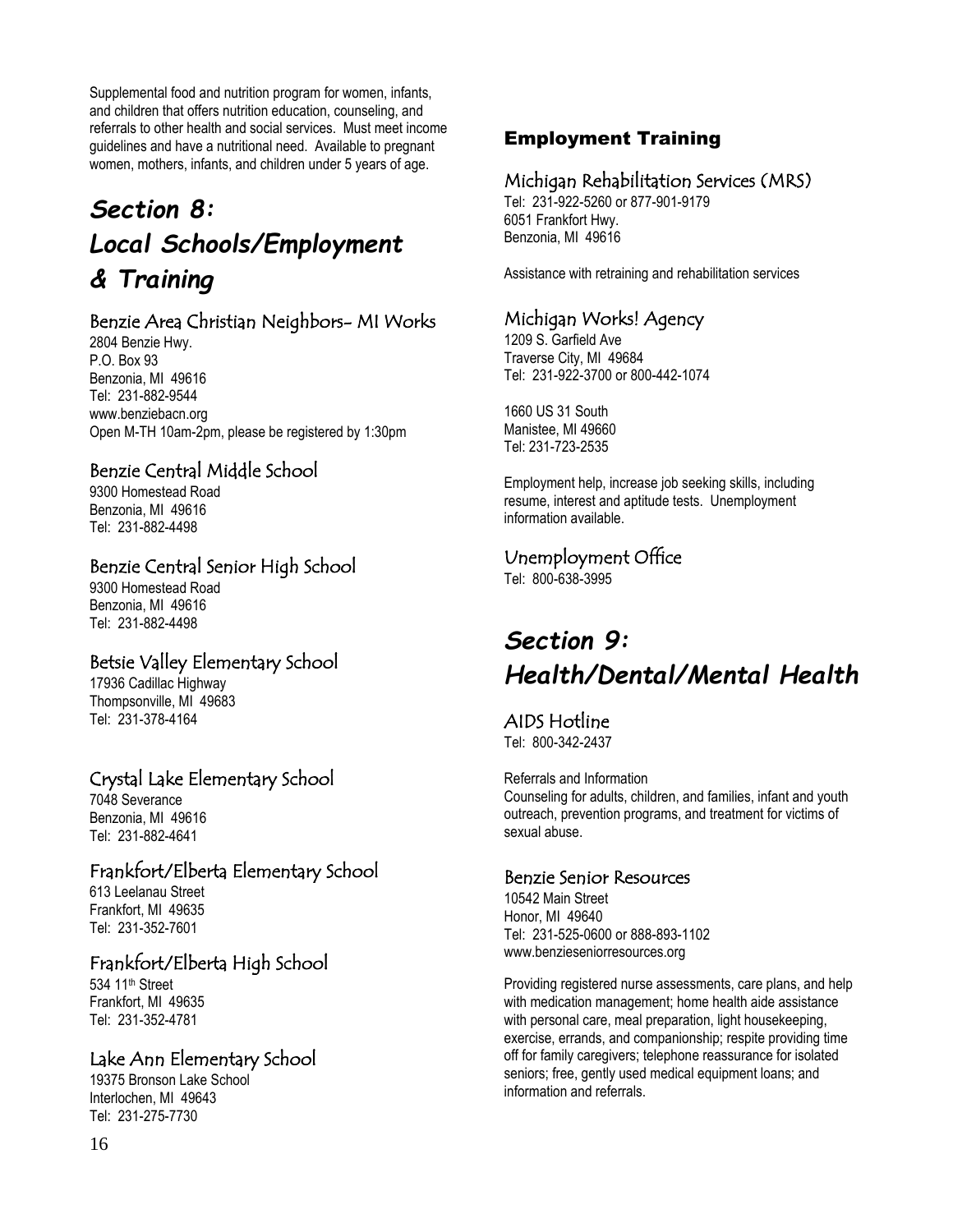# Benzie-Leelanau District Health Department

6051 Frankfort Hwy Benzonia, MI 49616 Tel: 231-882-4409

Environmental Health Service, Personal Health Services, Reproductive Health Services, Breast and Cervical Cancer screening, home visits and immunizations.

# Catholic Human Services

6051 Frankfort Hwy. Benzonia, MI 49616 Tel: 231-947-8110 or 231-882-2132

Specializing in substance abuse/dependence (youth & adult) & Fetal Alcohol Syndrome. Sliding Fee Scale.

#### Centra Wellness Network

6051 Frankfort Hwy. Suite 200 Benzonia, MI 49616 Tel: 877-398-2013 Crisis Line: 877-398-2013 Hours: 8 am – 5pm Monday-Friday

# Child and Family Services

3785 Veterans Drive Traverse City, MI 49684 Tel: 231-946-2104 or 231-946-8975

Individual, couples and family counseling is available for all ages. Specializing in play therapy, marriage and family therapy and adolescent counseling. Most insurance accepted. Sliding fee scale available.

# Community Health Clinic

810 A. South Garfield Traverse City, MI 49684 Tel: 231-935-0668

Healthcare for the uninsured, women's health, HIV counseling and testing. Call for an appointment.

# Dental Clinics North

Tel: 231-547-0295 or 877-321-7070 Call for a clinic nearest you.

# Munson Healthcare Paul Oliver Memorial Hospital

224 Park Ave Frankfort, MI 49635 Tel: 231-352-2200

24 hr Emergency Room Care in addition to Acute & Respite Care Services. Out-Patient services including Radiology,

Physical Therapy, Cardiac-Pulmonary Rehab, Laboratory, Specialty Clinics, Surgery, Ear Lab, Sleep Lab and a 39 bed Long Term Care Facility.

# Munson Medical Center

1105 Sixth St. Traverse City, MI 49684 Tel: 231-935-5000 www.munsonhealthcare.org

# National Suicide Prevention LifeLine

Tel: Toll free: 800-273-TALK (8255)

# Northwest Michigan Health Services, Inc.

6051 Frankfort Hwy. Benzonia, MI 49616 231-383-4800 www.nmhsi.org

Medical, Dental & Behavioral healthcare services. A federally qualified health center accepts all patients regardless of insurance status or ability to pay. Bills Medicaid/Medicare, Blue Cross, Priority Health and other plans. Plus, a sliding fee scale for uninsured.

# Northern Michigan Diabetes Imitative

Website: www.nmdi.org

# Planned Parenthood N. Michigan

1135 E. Eighth St. Traverse City, MI 49686 Tel: 231-929-1844

# Shape Up North

Website: [www.shapeupnorth.com](http://www.shapeupnorth.com/)

A resource for creating and maintaining a healthy lifestyle.

# The Maples Benzie County Medical Care Facility

210 Maple Ave. Frankfort, MI 49635 Tel: 231-352-9674 www.benziemaples.org

Provides long-term care, skilled nursing care, rehabilitation services, and an outstanding activities department. Residents are offered a wide range of events, including off-site and onsite activities and a home atmosphere.

# Third Level Crisis Intervention Center

1022 E. Front Street Traverse City, MI 49686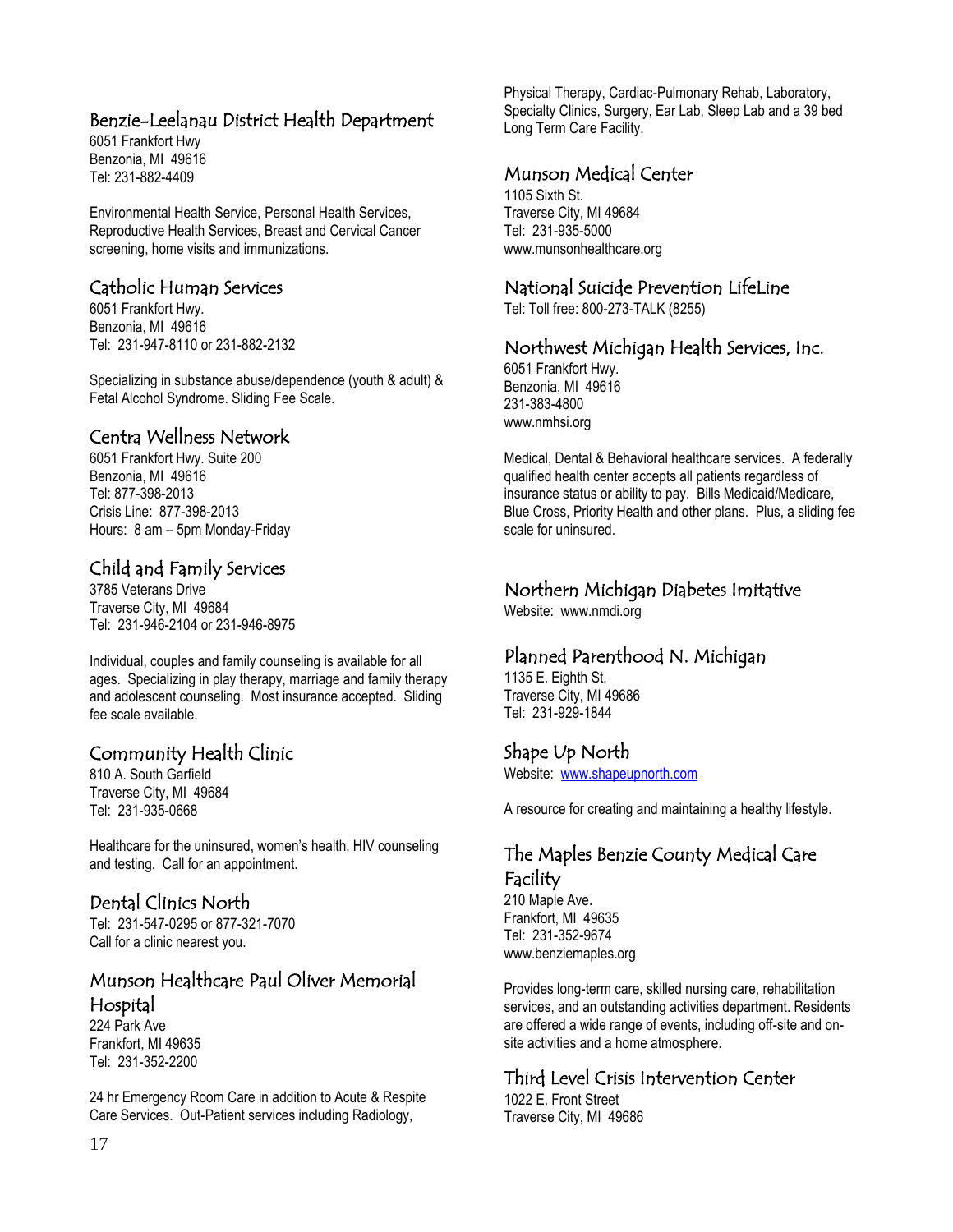Tel: 231-922-4800 Toll Free: 800-442-7315 www.thirdlevel.org

Crisis intervention, counseling, information and referral, individual and family therapy

# Traverse Health Clinic

3155 Logan Valley Rd. Traverse City, MI 49684 Tel: 231-935-0799 www.traversehealthclinic.org

Federally qualified health center accepts all patients regardless of insurance status or ability to pay. Bills Medicaid/Medicare plans and has a sliding fee scale for uninsured.

# *Section 10: Disabilities*

# Aging and Disability Resource Collaborative of Northwest Michigan

Tel: 1-866-642-4582 Email: info@adrcnmi.org www.adrcnmi.org

Provides unbiased, objective information about community supports and resources for older adults and disabled individuals of any age. Can help individuals connect with access services. Counseling options available to help with immediate needs, long term planning and accessing financial or insurance programs like Medicare, Medicaid and SSDI and other supports.

# Area Agency on Aging of NW Michigan

Tel: 800-442-1713 or (231) 947-8920

Home & community based services supporting independent living for older adults and disabled adults over 18 years. MEEPS will pay for short term.

# Bay Area Coalition for Independent Living

Tel: 231-929-4865

Services for people with disabilities of all ages, providing assistance to maximize personal potential.

# Brain Injury Association of Michigan

Tel: 800-772-HEAD

Information and Referral

# Centra Wellness Network

6051 Frankfort Hwy. Suite 200 Frankfort, MI 49616 Tel: 877-398-2013 Crisis Line: 877-398-2013 Hours: 8 am – 5pm Monday-Friday

Counseling for adults, children, and families, infant and youth outreach, prevention programs, and treatment for victims of sexual abuse.

# CHADD (Children and Adults with ADD)

Tel: 231-922-7914

Support Groups

# Community Living Center

Tel: 231-941-7150

Adult Foster Care home, training facility for developmentally disabled.

# Disability Network Northern Michigan

415 East Eighth St. Traverse City, MI 49686 Tel: 866-869-8600 www.disabilitynetwork.org

Provides information, assistance and support to people of all ages with any type of disability including: learning, mental illness, emotional struggles, physical barriers and more. They help youth, adults, families, seniors, and veterans facing challenges due to their disabilities. They also work on a larger scale, helping governments, businesses and other organizations make changes that improve life to everyone in the community.

# Disability.gov

[www.disability.gov](http://www.disability.gov/) Provides thousands of dependable resources on disability-related issues, programs and services.

# Grand Travers Dyslexia Association

Tel: 231-929-1007

Tutorial services for adults & children who have dyslexia or reading problems.

# Lions Club

Tel: 231-935-6455-Traverse City Tel: 231-275-7461- Lake Ann

Offers evaluation & hearing aids to persons who qualify.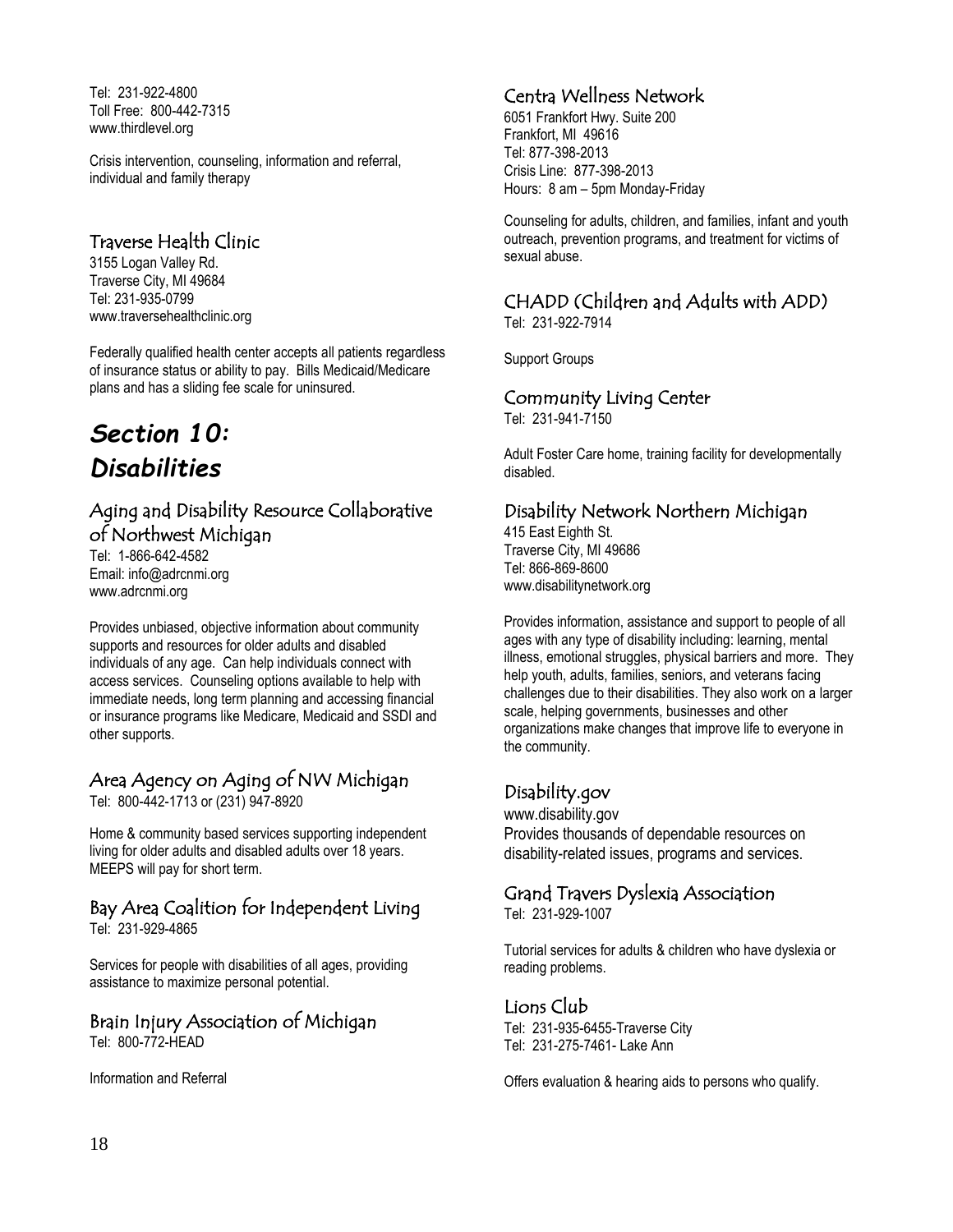# Michigan Association of Deaf, Speech &

#### Hearing Services

Tel: 800-968-7327

Coordinates applications, orders and finds funding services.

# Northern Health Care Management

Tel. 800-640-7478 or 231-933-4917

Home and Community based services supporting independent living for people who are elderly and/or disabled over 18 years of age.

# Special Ed Parents Advisory Council

Tel: 231-922-6200

# *Section 11: Senior Resources & Services*

# Aging and Disability Resource Collaborative of Northwest Michigan

Tel: 1-866-642-4582 Email: info@adrcnmi.org www.adrcnmi.org

Provides unbiased, objective information about community supports and resources for older adults and disabled individuals of any age. Can help individuals connect with access services. Counseling options available to help with immediate needs, long term planning and accessing financial or insurance programs like Medicare, Medicaid and SSDI and other supports.

# Area Agency on Aging of NW Michigan

Tel: 800-442-1713 or (231) 947-8920

Home & community based services supporting independent living for older adults and disabled adults over 18 years. MEEPS will pay for short term.

# Assisted Living Facilities

Orchard House (2123 Grace Road, Frankfort, 231-352-6343) The Homesteader (7953 Love Rd, Benzonia, 231-882-9813) Frankfort Pines (119 Airport Rd, Frankfort, 231-352-1000) Frankfort Senior Care (216 Cox Rd. Frankfort, 231-352-9202)

Willow Brook Assisted Living (1194 Didrikson Rd, Frankfort, 231-352-4708

#### Benzie Senior Resources

10542 Main Street Honor, MI 49640

Tel: 231-525-0600 or 888-893-1102 www.benzieseniorresouces.org

Offering meals, including home delivered meals to homebound seniors; congregate meals held at the Gathering Place in Honor Plaza. Careline (Guardian Medical Monitoring), MMAP assistance; Homemaker services; Home chores; CompuMed medication dispensers (rent); Snow Removal services, Benzie Bus passes, information and referral. Providing registered nurse assessments, care plans, and help with medication management; home health aide assistance with personal care, meal preparation, light housekeeping, exercise, errands, and companionship; respite providing time off for family caregivers; telephone reassurance for isolated seniors; free, gently used medical equipment loans; and information and referrals.

# Benzie County Senior Services Directory

[www.Munsonhealthcare.org](http://www.munsonhealthcare.org/)

Click on Health info tab; go to Caregiver Resource Center & Library

# Benzie-Leelanau District Health Department

6051 Frankfort Hwy Benzonia, MI 49616 Tel: 231-882-4409 Hours: 8am-Noon, 1-4:30pm M-F Immunizations for adults.

# Centra Wellness Network

6051 Frankfort Hwy. Suite 200 Benzonia, MI 49616 Tel: 877-398-2013/ Crisis Line: 877-398-2013 Hours: 8 am – 5pm Monday-Friday

# Hospice and Palliative Care

Munson Home Health Tel: 800-252-2065

# Legal Services of Northern Michigan

221 Garland St. Traverse City, MI 49684 Tel: 231-941-0771 or 888-941-9599 www.Lsnm.org

Legal assistance and representation for low income people and seniors. Services include: basic discussion of client rights, counseling, preparation of letters, documents, deeds, and pleadings, negotiations, administrative hearings, trials, and in some cases appeals, and community legal education presentations.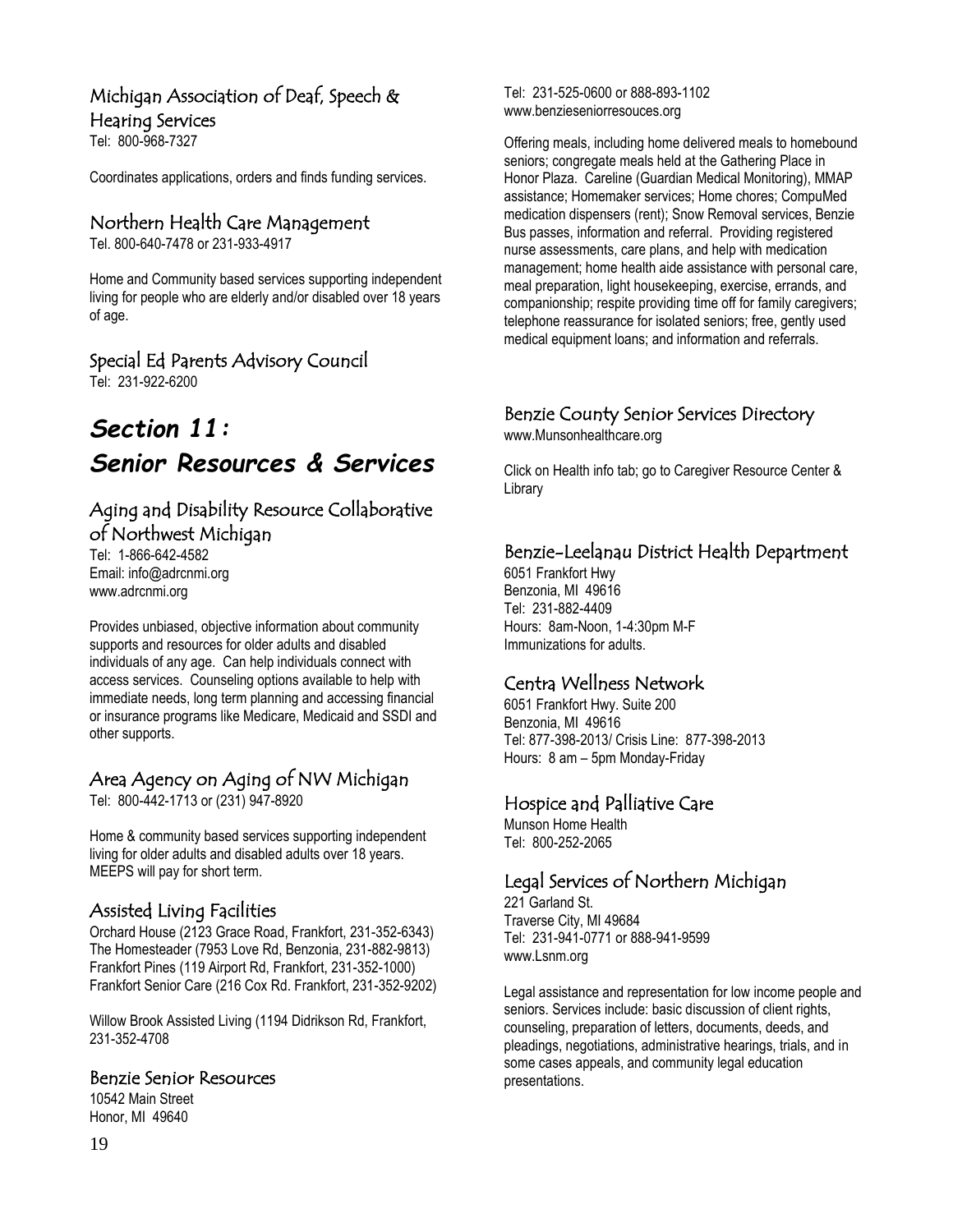# Long Term Care Ombudsman

Area Agency on Aging NW MI 1609 Park Drive Traverse City, MI 49686 Tel[: 231-947-2504](tel:231-947-2504)

Advocates for residents of nursing homes, AFC homes and HFA homes; education in community; improve long term care systems through legislation.

# Manistee-Benzie Dept. of Human Services

448 Court Place P.O. Box 114 Beulah, MI 49617 Tel: 231-882-1330 Hours: 8 am – 5pm Monday-Friday

# Munson Medical Center

1105 Sixth St. Traverse City, MI 49684 Tel: 231-935-5000 www.munsonhealthcare.org

# Northern Health Care Management

Tel. 800-640-7478 or 231-933-4917

Home and Community based services supporting independent living for people who are elderly and/or disabled over 18 years of age.

# Northwest Michigan Health Services, Inc

6051 Frankfort Hwy. Benzonia, MI 49616 231-383-4800 www.nmhsi.org

Medical, Dental & Behavioral healthcare services. A federally qualified health center accepts all patients regardless of insurance status or ability to pay. Bills Medicaid/Medicare plans and has a sliding fee scale for uninsured. NMHSI has a financial Dental partnership with Paul Oliver Memorial Hospital 224 Park Ave Frankfort, MI 49635 Tel: 231-352-9621

# Senior Volunteer Programs-Catholic Human

#### Services

1832-A Oak Hollow Drive Traverse City, MI 49685 Tel[. 1-800-658-8554](tel:1-800-658-8554)

The Senior Companion and Foster Grandparent Programs. Open to those age 55 or better. Serving other senior citizens as well as children in your community.

# Senior Helpers of Northern Michigan

Tel. 231-933-6600 www.seniorhelpers.com/northernmichigan

Providing in home care for seniors including housekeeping, medicine reminders, transportation, mobility assistance, bathing/dressing assistance, and Alzheimer's/dementia care. Senior Helpers offers services from 3 hours a day up to 24/7 care.

# The Maples Benzie County Medical Care Facility

210 Maple Ave. Frankfort, MI 49635 Tel: 231-352-9674 www.benziemaples.org

Provides long-term care, skilled nursing care, rehabilitation services, and an outstanding activities department. Residents are offered a wide range of events, including off-site and onsite activities and a home atmosphere.

# *Section 12: Transportation/Volunteer Opportunities*

# Transportation

BATA-Bay Area Transportation Authority Tel: 888-228-7743

#### Benzie Bus

Tel: 231-325-3000 or 866-325-3380 www.benziebus.com Monday-Friday 5am-8pm Saturday-Sunday: CLOSED

# Volunteer Opportunities

# American Red Cross

Tel: 877-326-6105

Support for victims of disaster-fire, flood, etc. Apply to ARC first for disaster assistance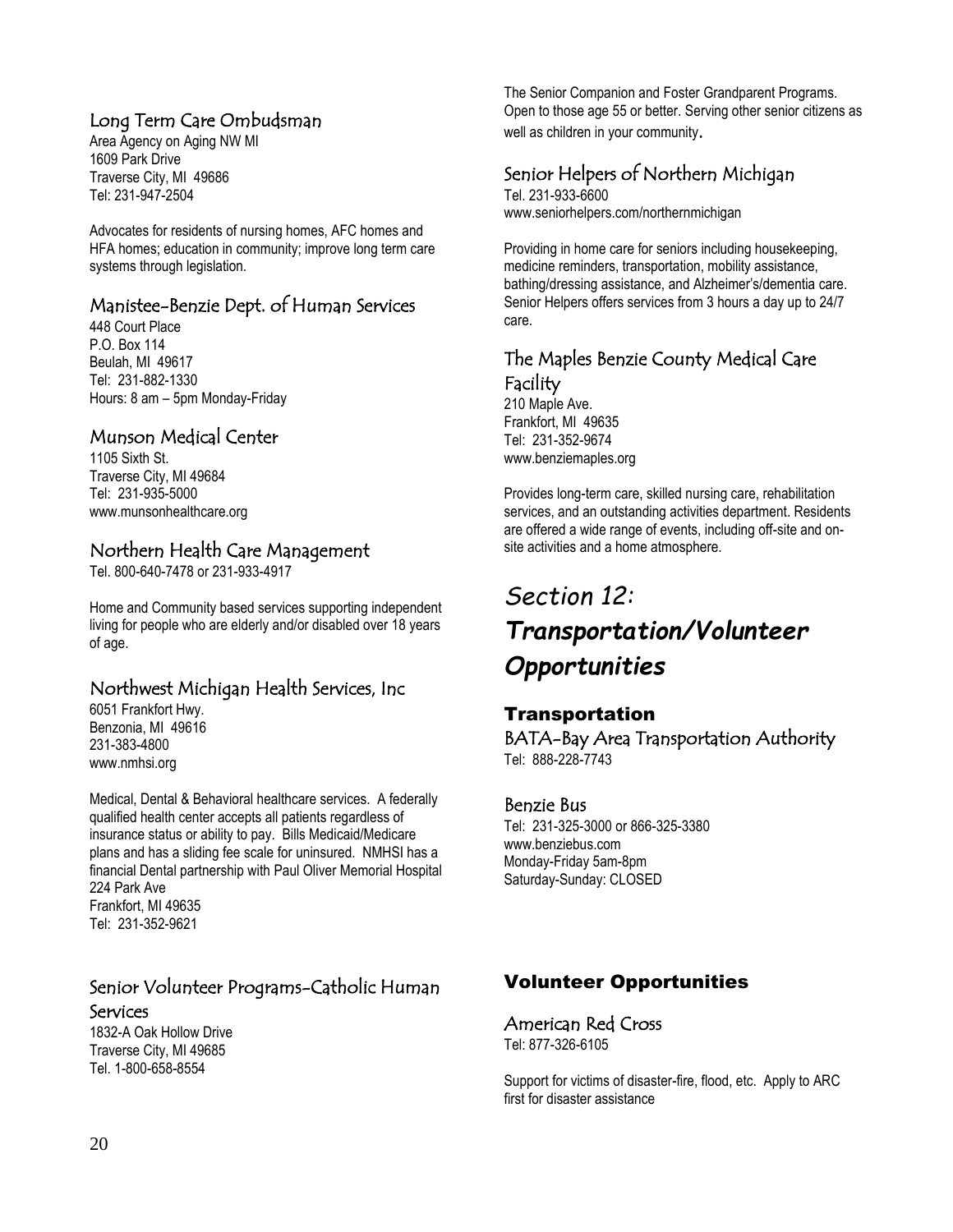# Benzie Area Christian Neighbors

2804 Benzie Hwy. P.O. Box 93 Benzonia, MI 49616 Tel: 231-882-9544 [www.benziebacn.org](http://www.benziebacn.org/) Open M-Th 10am-2pm

#### Benzie Senior Resources

10542 Main Street Honor, MI 49640 Tel: 231-525-0600 or 888-893-1102 www.benzieseniorresources.org

# Benzie-Manistee Dept of Human Services

448 Court Place P.O. Box 114 Beulah, MI 49617 Tel: 231-882-1330 or 844-464-3447

#### Senior Volunteer Programs-Catholic Human Services

1832-A Oak Hollow Drive Traverse City, MI 49685 Tel[. 1-800-658-8554](tel:1-800-658-8554)

The Senior Companion and Foster Grandparent Programs. Open to those age 55 or better. Serving other senior citizens as well as children in your community.

# Disability Network Northern Michigan

415 East Eigth St. Traverse City, MI 49686 Tel: 866-869-8600 www.disabilitynetwork.org

Provides information, assistance and support to people of all ages with any type of disability including: learning, mental illness, emotional struggles, physical barriers and more. They help youth, adults, families, seniors, and veterans facing challenges due to their disabilities. They also work on a larger scale, helping governments, businesses and other organizations make changes that improve life to everyone in the community.

# Father Fred Foundation

826 Hastings Traverse City, MI 49684 Tel: 231-947-2055

# Goodwill Industries of Northern Michigan,

Inc. 2279 South Airport Road West

#### Grow Benzie

Frankfort Hwy Benzonia, MI 49616 Tel: 231-882-1324 www.growbenzie.org

# Long Term Care Ombudsman

Area Agency on Aging NW MI 1609 Park Drive Traverse City, MI 49686 Tel: [231-947-2504](tel:231-947-2504)

Volunteer Ombudsman empower and assist residents and families to resolve individual concerns receiving guidance from ombudsman staff.

#### ECHO His Love

Tel: 231-723-6613

# Munson Healthcare Paul Oliver Memorial Hospital

224 Park Ave. Frankfort, MI 49635 Tel. 231-352-2200

# Northwest Michigan Community Action

Agency

3963 Three Mile Rd. Traverse City, MI 49686 Tel: 800-632-7334 or 231-947-3780 www.nmcaa.net

#### United Way

521 South Union St Traverse City, MI 49684 Tel: 231-947-3200 www.unitedwaynwmi.org